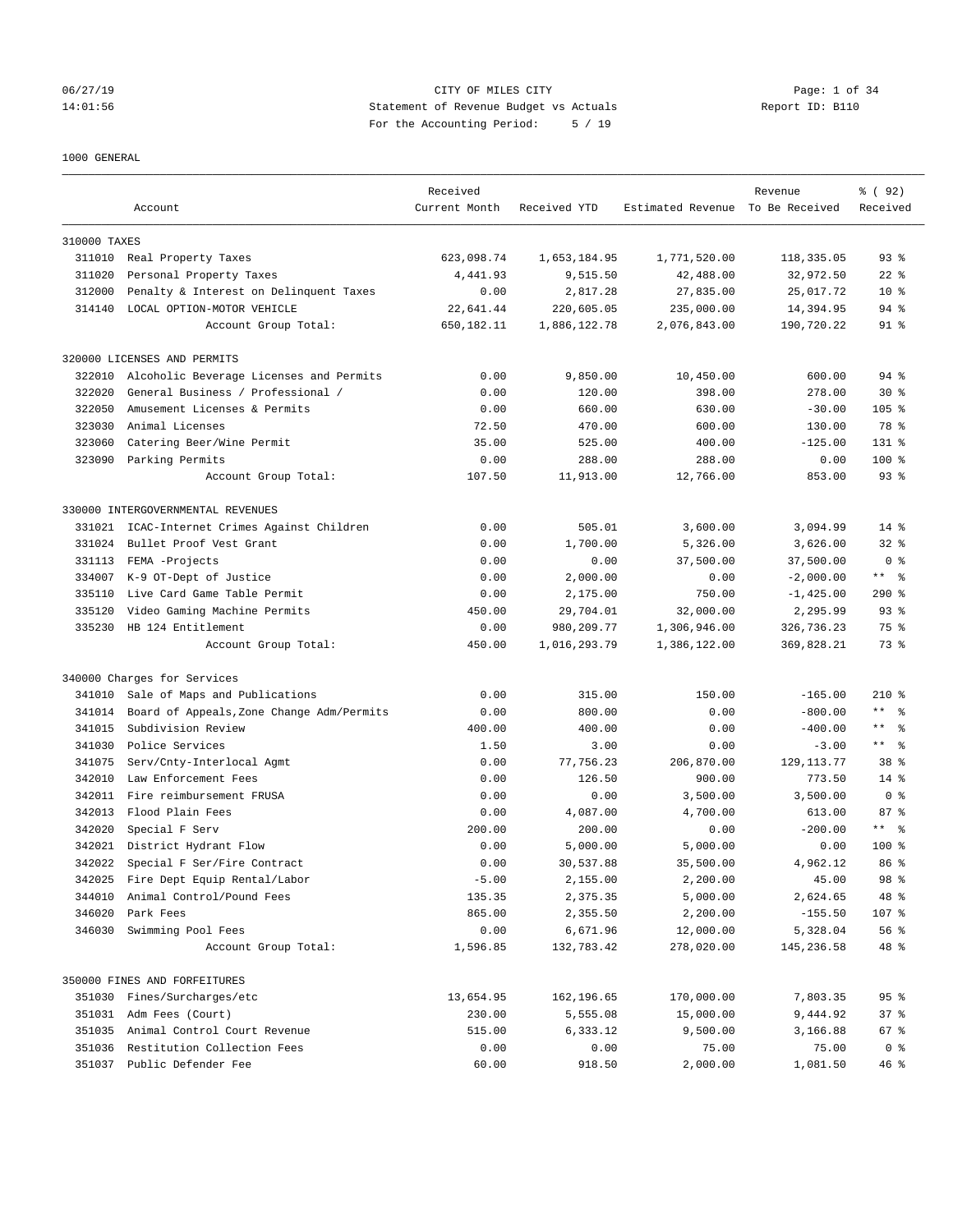## 06/27/19 CITY OF MILES CITY Page: 2 of 34 14:01:56 Statement of Revenue Budget vs Actuals Report ID: B110 For the Accounting Period: 5 / 19

## 1000 GENERAL

|        | Account                               | Received<br>Current Month | Received YTD | Estimated Revenue | Revenue<br>To Be Received | % (92)<br>Received |
|--------|---------------------------------------|---------------------------|--------------|-------------------|---------------------------|--------------------|
|        | Account Group Total:                  | 14,459.95                 | 175,003.35   | 196,575.00        | 21,571.65                 | 89 %               |
|        | 360000 MISCELLANEOUS REVENUE          |                           |              |                   |                           |                    |
| 361005 | MidRivers Franchise Fees              | 0.00                      | 67,580.57    | 96,000.00         | 28, 419. 43               | 70 %               |
| 361010 | Land Rental                           | 150.00                    | 38,990.23    | 43,650.00         | 4,659.77                  | 89 %               |
| 361020 | Building Rentals                      | 1,549.99                  | 17,049.89    | 18,600.00         | 1,550.11                  | $92$ $%$           |
| 362020 | MISC REVENUE                          | 705.25                    | 68,854.38    | 112,895.62        | 44,041.24                 | 61 %               |
| 362022 | Health Ins-MMIA Emp Benefits Prog     | 0.00                      | 772.88       | 0.00              | $-772.88$                 | ** %               |
| 365000 | Contributions and Donations           | 50.00                     | 19,735.00    | 20,000.00         | 265.00                    | 99 <sup>8</sup>    |
| 365013 | Shop With A Cop                       | 0.00                      | 0.00         | 5,000.00          | 5,000.00                  | 0 <sup>8</sup>     |
| 365014 | Denton Field Project/2015             | 0.00                      | 64.34        | 0.00              | $-64.34$                  | ** *               |
| 365015 | Florence Stacy Foundation             | 0.00                      | 200.00       | 0.00              | $-200.00$                 | $***$ $=$          |
| 365040 | DONATIONS-FIRE/AMB                    | 0.00                      | 80,000.00    | 80,000.00         | 0.00                      | 100 <sub>8</sub>   |
| 366040 | Misc.-BHS                             | 900.00                    | 900.00       | 900.00            | 0.00                      | 100 <sub>8</sub>   |
| 366050 | Sale of Junk/Salvage-PD cars          | 0.00                      | 1,175.00     | 3,000.00          | 1,825.00                  | 39 <sup>8</sup>    |
|        | Account Group Total:                  | 3, 355.24                 | 295, 322.29  | 380,045.62        | 84,723.33                 | 78 %               |
|        | 370000 INVESTMENT EARNINGS            |                           |              |                   |                           |                    |
|        | 371010 Investment Earnings            | 0.00                      | 7,288.38     | 10,000.00         | 2,711.62                  | 73%                |
|        | Account Group Total:                  | 0.00                      | 7,288.38     | 10,000.00         | 2,711.62                  | 73 %               |
|        | 380000 OTHER FINANCING SOURCES        |                           |              |                   |                           |                    |
| 381070 | Proceeds/Loans/Intercap 016-2015      | 0.00                      | 0.00         | 175,000.00        | 175,000.00                | 0 <sup>8</sup>     |
| 382020 | Compensation for Loss of Fixed Assets | 0.00                      | 30,056.54    | 30,468.24         | 411.70                    | 99 <sup>8</sup>    |
| 383000 | Interfund Operating Transfer          | 19,127.51                 | 418,818.10   | 582,823.00        | 164,004.90                | 72 %               |
|        | Account Group Total:                  | 19,127.51                 | 448,874.64   | 788, 291.24       | 339, 416.60               | 57%                |
|        | Fund<br>Total:                        | 689, 279.16               | 3,973,601.65 | 5,128,662.86      | 1,155,061.21              | 77.8               |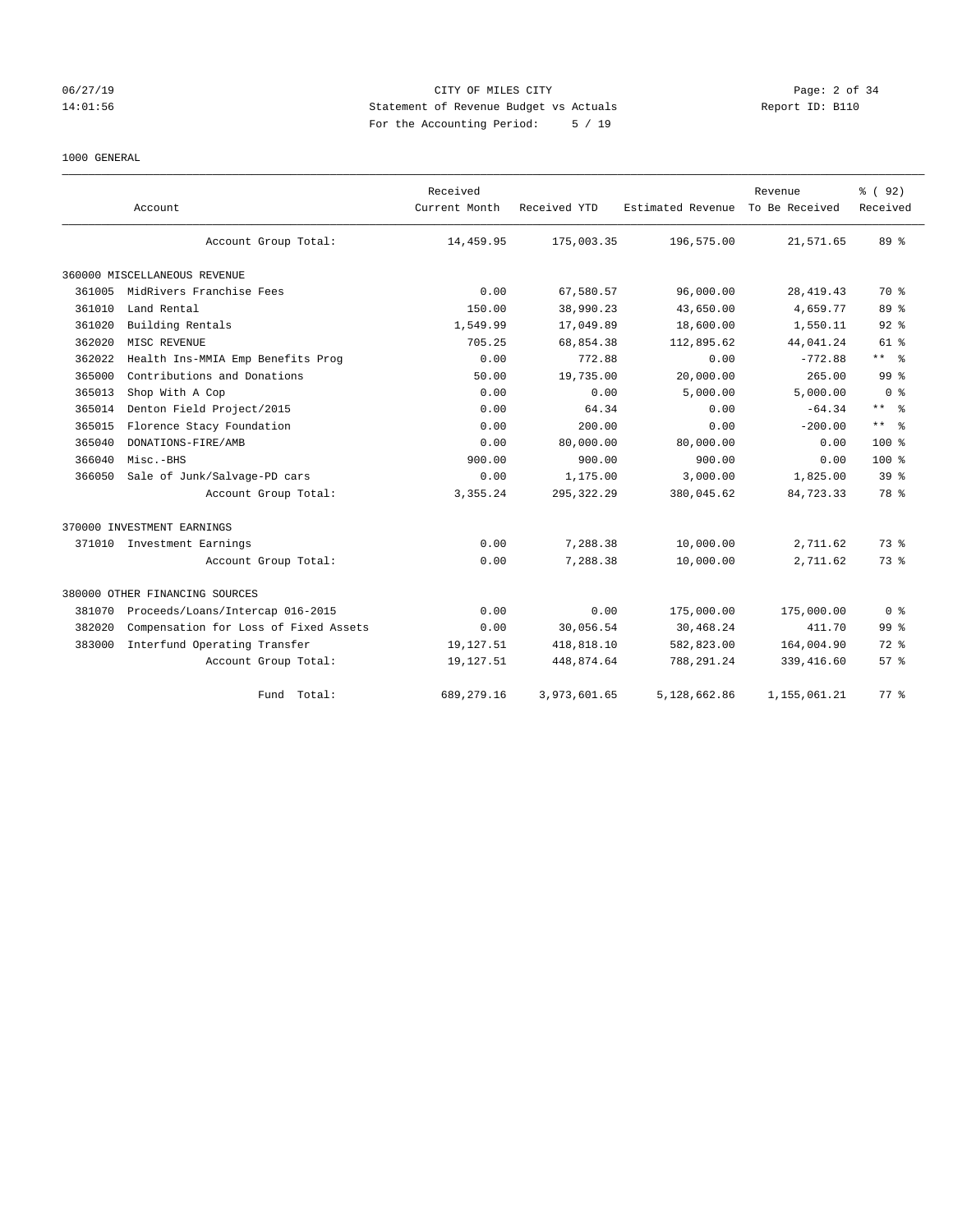## 06/27/19 CITY OF MILES CITY Page: 3 of 34 14:01:56 Statement of Revenue Budget vs Actuals Report ID: B110 For the Accounting Period: 5 / 19

## 2220 LIBRARY

|        |                                   | Received      |               | Revenue           |                |                         |
|--------|-----------------------------------|---------------|---------------|-------------------|----------------|-------------------------|
|        | Account                           | Current Month | Received YTD  | Estimated Revenue | To Be Received | Received                |
|        | 340000 Charges for Services       |               |               |                   |                |                         |
| 341075 | Serv/Cnty-Interlocal Agmt         | 40,608.29     | 40,608.29     | 40,608.00         | $-0.29$        | $100$ %                 |
| 346070 | Library Fees                      | 199.15        | 2,238.71      | 4,000.00          | 1,761.29       | 56%                     |
| 346073 | One Time Endowments               | $-3,500.00$   | $-3,500.00$   | 0.00              | 3,500.00       | $***$ $ -$              |
| 346074 | Book Sales                        | 8.35          | 74.00         | 400.00            | 326.00         | 19 <sup>°</sup>         |
|        | Account Group Total:              | 37, 315.79    | 39,421.00     | 45,008.00         | 5,587.00       | 88 %                    |
|        | 360000 MISCELLANEOUS REVENUE      |               |               |                   |                |                         |
| 365035 | Donation-Library Board of Trustee | $-83,905.97$  | $-76, 179.20$ | 0.00              | 76,179.20      | $***$ $=$ $\frac{6}{5}$ |
|        | Account Group Total:              | $-83,905.97$  | $-76, 179.20$ | 0.00              | 76,179.20      | $***$ $=$               |
|        | 380000 OTHER FINANCING SOURCES    |               |               |                   |                |                         |
| 383000 | Interfund Operating Transfer      | 25, 116. 25   | 276, 278.75   | 301,395.00        | 25, 116.25     | $92$ $%$                |
|        | Account Group Total:              | 25, 116.25    | 276, 278.75   | 301,395.00        | 25, 116.25     | $92$ $%$                |
|        | Fund Total:                       | $-21, 473.93$ | 239,520.55    | 346,403.00        | 106,882.45     | 69 %                    |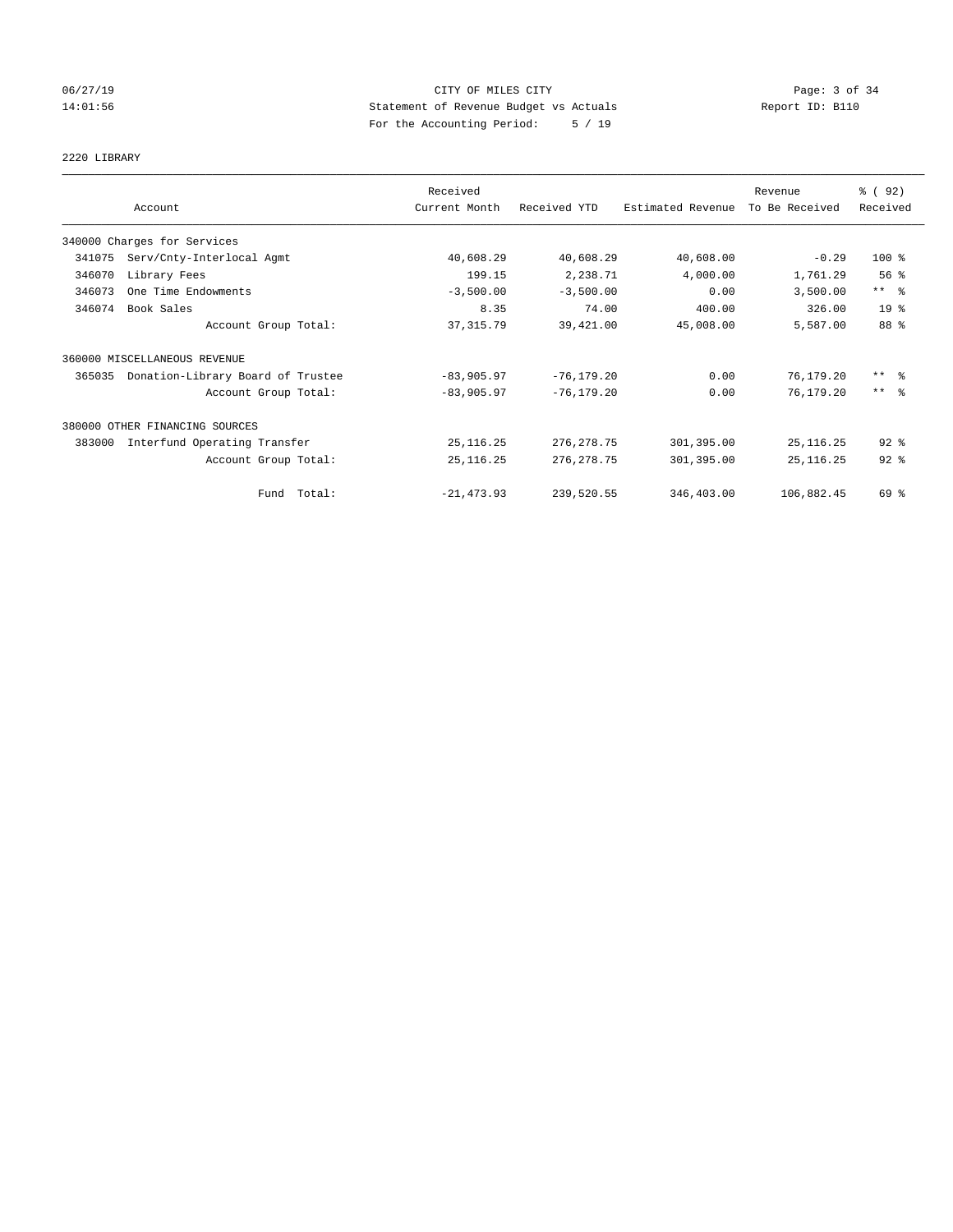## 06/27/19 CITY OF MILES CITY Page: 4 of 34 14:01:56 Statement of Revenue Budget vs Actuals Report ID: B110 For the Accounting Period: 5 / 19

2260 EMERGENCY DISASTER

|              | Account                                | Received<br>Current Month | Received YTD | Estimated Revenue | Revenue<br>To Be Received | % ( 92 )<br>Received |
|--------------|----------------------------------------|---------------------------|--------------|-------------------|---------------------------|----------------------|
| 310000 TAXES |                                        |                           |              |                   |                           |                      |
| 311010       | Real Property Taxes                    | 6,539.31                  | 17, 103.66   | 18,282.00         | 1,178.34                  | $94$ $%$             |
| 311020       | Personal Property Taxes                | 46.67                     | 55.81        | 447.00            | 391.19                    | $12*$                |
| 312000       | Penalty & Interest on Delinquent Taxes | 0.00                      | 26.84        | 0.00              | $-26.84$                  | $***$ $\frac{6}{5}$  |
|              | Account Group Total:                   | 6,585.98                  | 17,186.31    | 18,729.00         | 1,542.69                  | $92*$                |
|              | Fund Total:                            | 6,585.98                  | 17,186.31    | 18,729.00         | 1,542.69                  | $92*$                |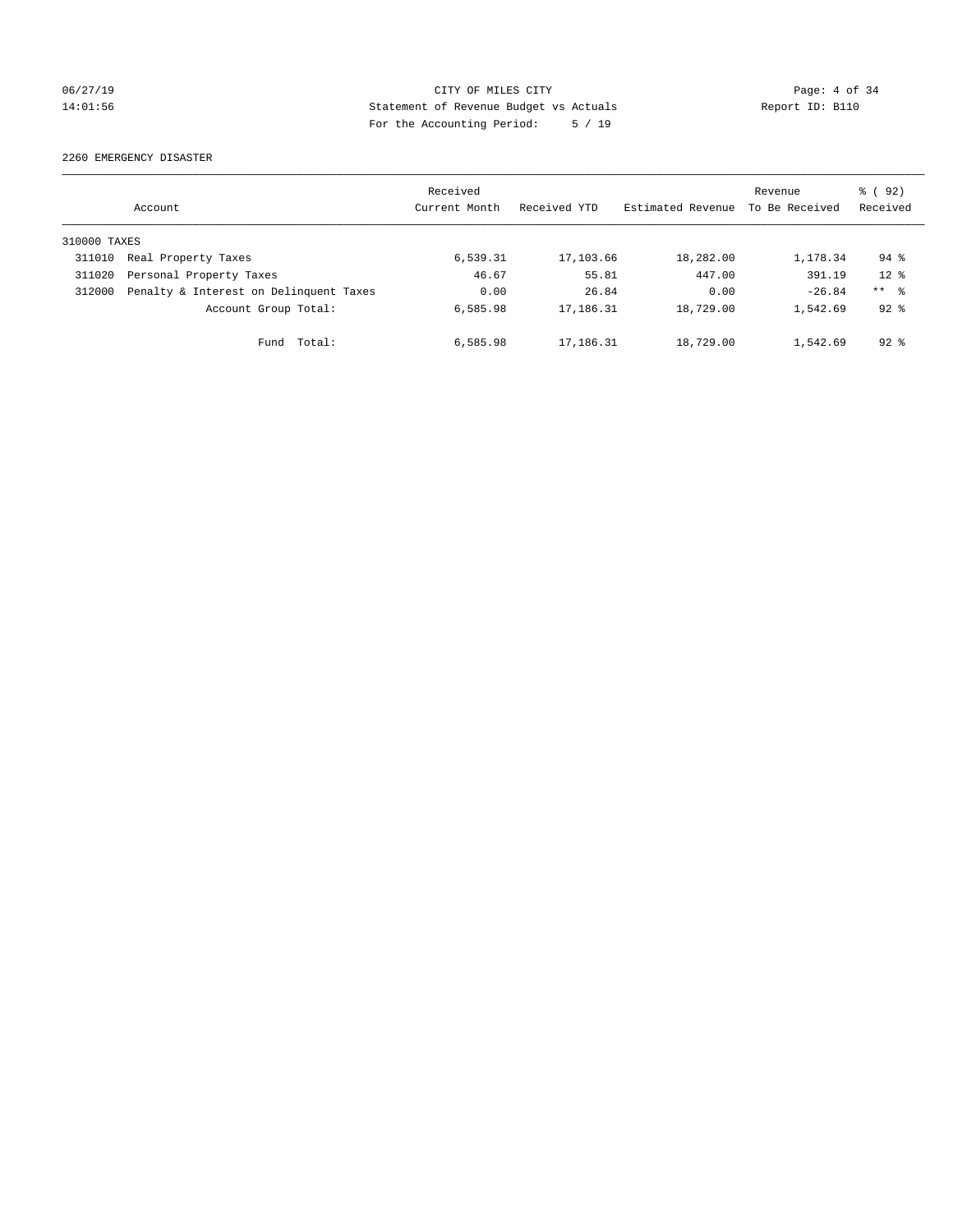## 06/27/19 CITY OF MILES CITY Page: 5 of 34 14:01:56 Statement of Revenue Budget vs Actuals Report ID: B110 For the Accounting Period: 5 / 19

2270 Health

| Account                                | Received<br>Current Month | Received YTD | Estimated Revenue | Revenue<br>To Be Received | 8 (92)<br>Received |
|----------------------------------------|---------------------------|--------------|-------------------|---------------------------|--------------------|
| 380000 OTHER FINANCING SOURCES         |                           |              |                   |                           |                    |
| Interfund Operating Transfer<br>383000 | 0.00                      | 13,700.00    | 13,700.00         | 0.00                      | $100*$             |
| Account Group Total:                   | 0.00                      | 13,700.00    | 13,700.00         | 0.00                      | $100*$             |
| Fund Total:                            | 0.00                      | 13,700.00    | 13,700.00         | 0.00                      | $100*$             |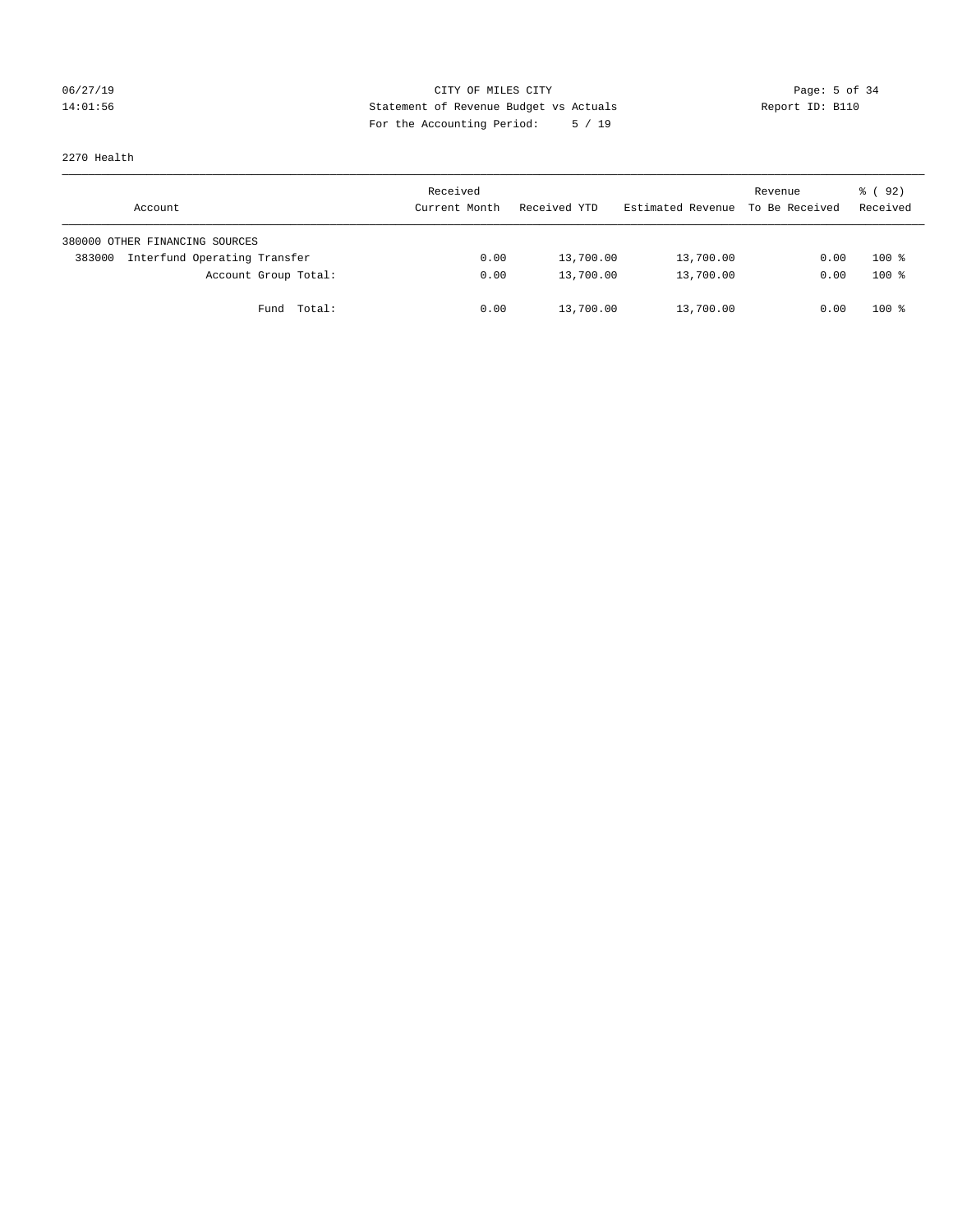# 06/27/19 **CITY OF MILES CITY CITY CITY CITY Page: 6 of 34** 14:01:56 Statement of Revenue Budget vs Actuals Report ID: B110 For the Accounting Period: 5 / 19

2310 TIFD-Downtown

|              | Account                                | Received<br>Current Month | Received YTD | Estimated Revenue | Revenue<br>To Be Received | % (92)<br>Received |
|--------------|----------------------------------------|---------------------------|--------------|-------------------|---------------------------|--------------------|
| 310000 TAXES |                                        |                           |              |                   |                           |                    |
| 311010       | Real Property Taxes                    | 20,390.14                 | 55, 545. 75  | 40,000.00         | $-15, 545.75$             | $139$ %            |
| 311020       | Personal Property Taxes                | 392.56                    | 689.39       | 0.00              | $-689.39$                 | $***$ $ -$         |
| 312000       | Penalty & Interest on Delinquent Taxes | 0.00                      | 50.76        | 0.00              | $-50.76$                  | $***$ $\approx$    |
|              | Account Group Total:                   | 20,782.70                 | 56,285.90    | 40,000.00         | $-16, 285.90$             | 141 %              |
|              | 370000 INVESTMENT EARNINGS             |                           |              |                   |                           |                    |
| 371010       | Investment Earnings                    | 0.00                      | 553.53       | 0.00              | $-553.53$                 | $***$ $\approx$    |
|              | Account Group Total:                   | 0.00                      | 553.53       | 0.00              | $-553.53$                 | $***$ $\approx$    |
|              | Fund Total:                            | 20,782.70                 | 56,839.43    | 40,000.00         | $-16,839.43$              | $142$ %            |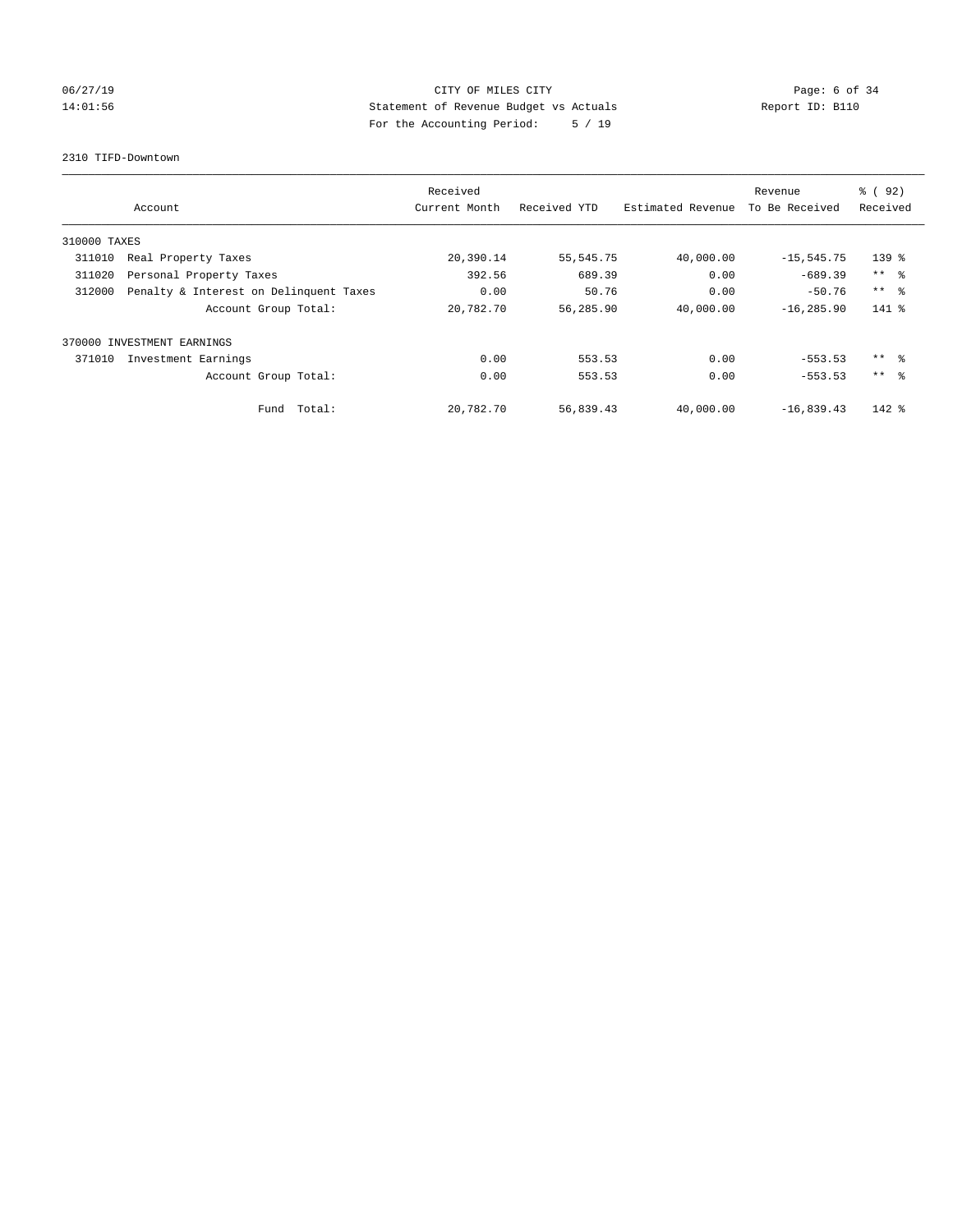## 06/27/19 CITY OF MILES CITY CHANNEL CITY CONTROL Page: 7 of 34 14:01:56 Statement of Revenue Budget vs Actuals Report ID: B110 For the Accounting Period: 5 / 19

2372 Permissive Medical Levy

|              | Account                                | Received<br>Current Month | Received YTD | Estimated Revenue | Revenue<br>To Be Received | % (92)<br>Received  |
|--------------|----------------------------------------|---------------------------|--------------|-------------------|---------------------------|---------------------|
| 310000 TAXES |                                        |                           |              |                   |                           |                     |
| 311010       | Real Property Taxes                    | 78,482.25                 | 208,010.74   | 219, 172.00       | 11,161.26                 | 95 <sup>°</sup>     |
| 311020       | Personal Property Taxes                | 559.53                    | 1,160.30     | 5,352.00          | 4,191.70                  | $22$ $%$            |
| 312000       | Penalty & Interest on Delinquent Taxes | 0.00                      | 93.96        | 0.00              | $-93.96$                  | $***$ $\frac{6}{5}$ |
|              | Account Group Total:                   | 79,041.78                 | 209,265.00   | 224,524.00        | 15,259.00                 | $93*$               |
|              | Fund Total:                            | 79,041.78                 | 209,265.00   | 224,524.00        | 15,259.00                 | $93*$               |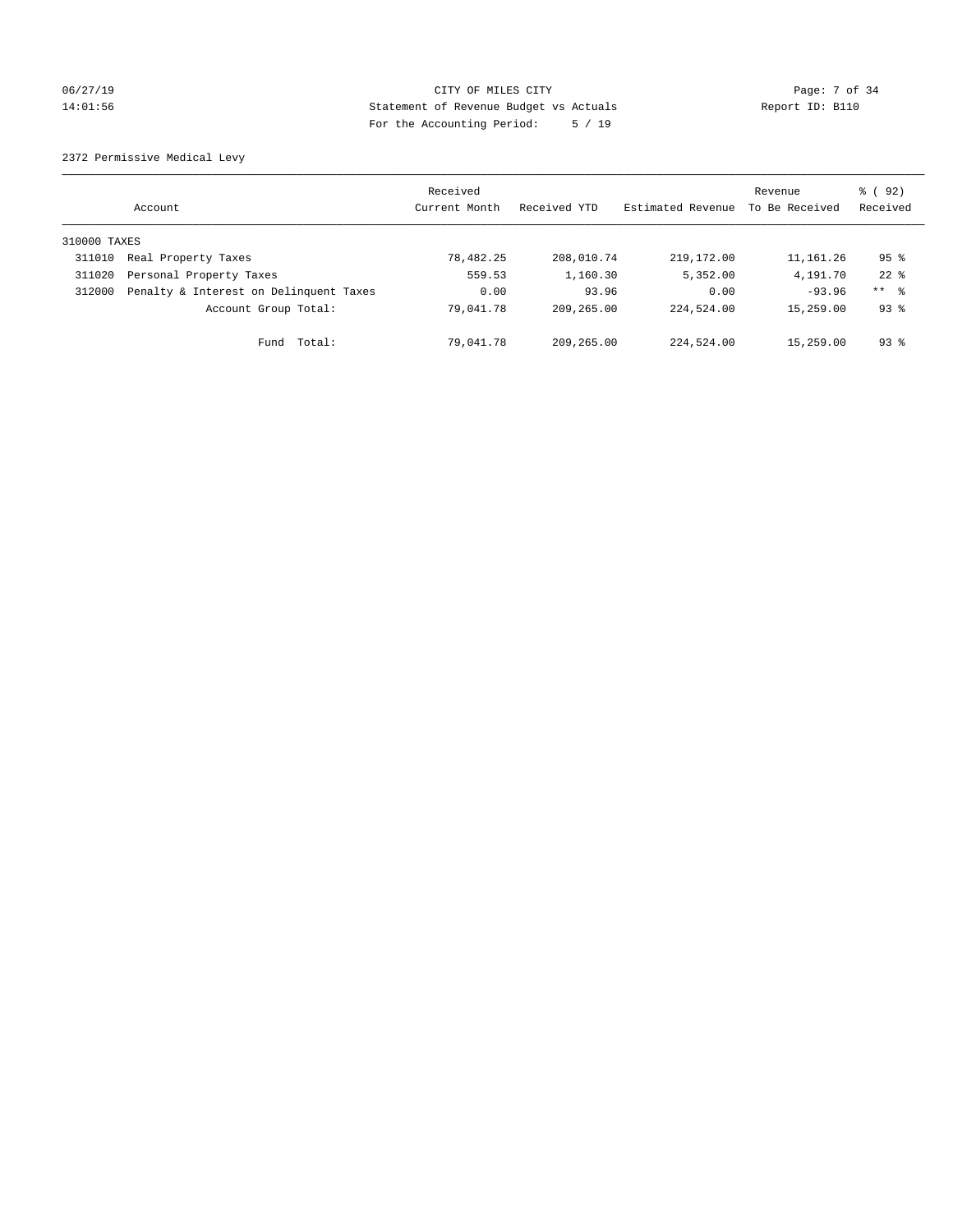## 06/27/19 CITY OF MILES CITY Page: 8 of 34 14:01:56 Statement of Revenue Budget vs Actuals Report ID: B110 For the Accounting Period: 5 / 19

### 2390 DRUG FORFEITURE

| Account                      | Received<br>Current Month | Received YTD | Estimated Revenue | Revenue<br>To Be Received | 8 (92)<br>Received |
|------------------------------|---------------------------|--------------|-------------------|---------------------------|--------------------|
| 350000 FINES AND FORFEITURES |                           |              |                   |                           |                    |
| Drug Forfeitures<br>351013   | 0.00                      | 1,600.00     | 3,000.00          | 1,400.00                  | $53$ $%$           |
| Account Group Total:         | 0.00                      | 1,600.00     | 3,000.00          | 1,400.00                  | $53*$              |
| Fund Total:                  | 0.00                      | 1,600.00     | 3,000.00          | 1,400.00                  | $53*$              |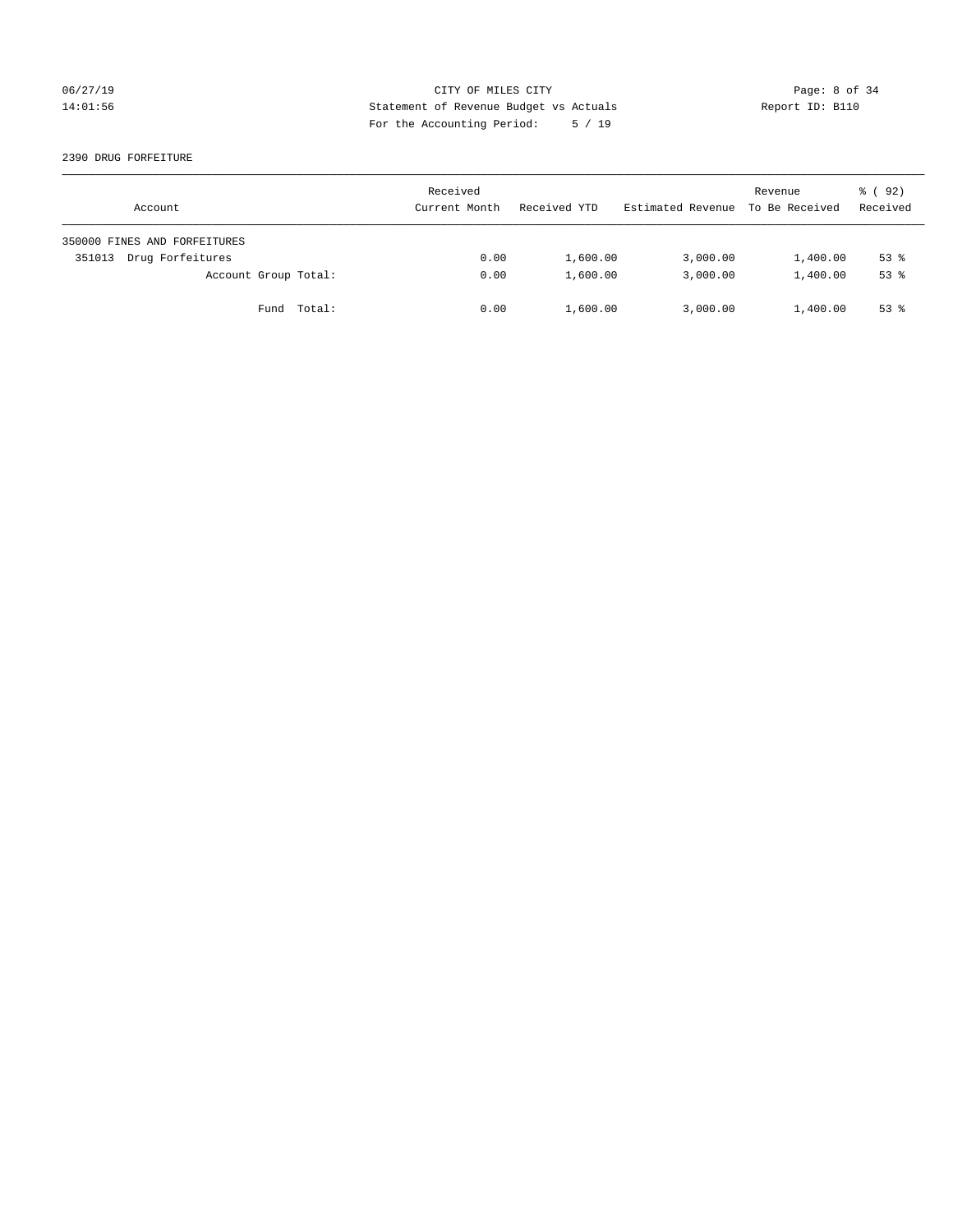## 06/27/19 CITY OF MILES CITY Page: 9 of 34 14:01:56 Statement of Revenue Budget vs Actuals Report ID: B110 For the Accounting Period: 5 / 19

### 2394 BUILDING CODE ENFORCEMENT

| Account                              | Received<br>Current Month | Received YTD | Estimated Revenue | Revenue<br>To Be Received | 8 (92)<br>Received |
|--------------------------------------|---------------------------|--------------|-------------------|---------------------------|--------------------|
| 320000 LICENSES AND PERMITS          |                           |              |                   |                           |                    |
| Building & Related Permits<br>323010 | 14,686.65                 | 115,479.12   | 145,600.00        | 30,120.88                 | 79 %               |
| Account Group Total:                 | 14,686.65                 | 115, 479. 12 | 145,600.00        | 30,120.88                 | 79 %               |
| Fund Total:                          | 14,686.65                 | 115, 479.12  | 145,600.00        | 30,120.88                 | 79 %               |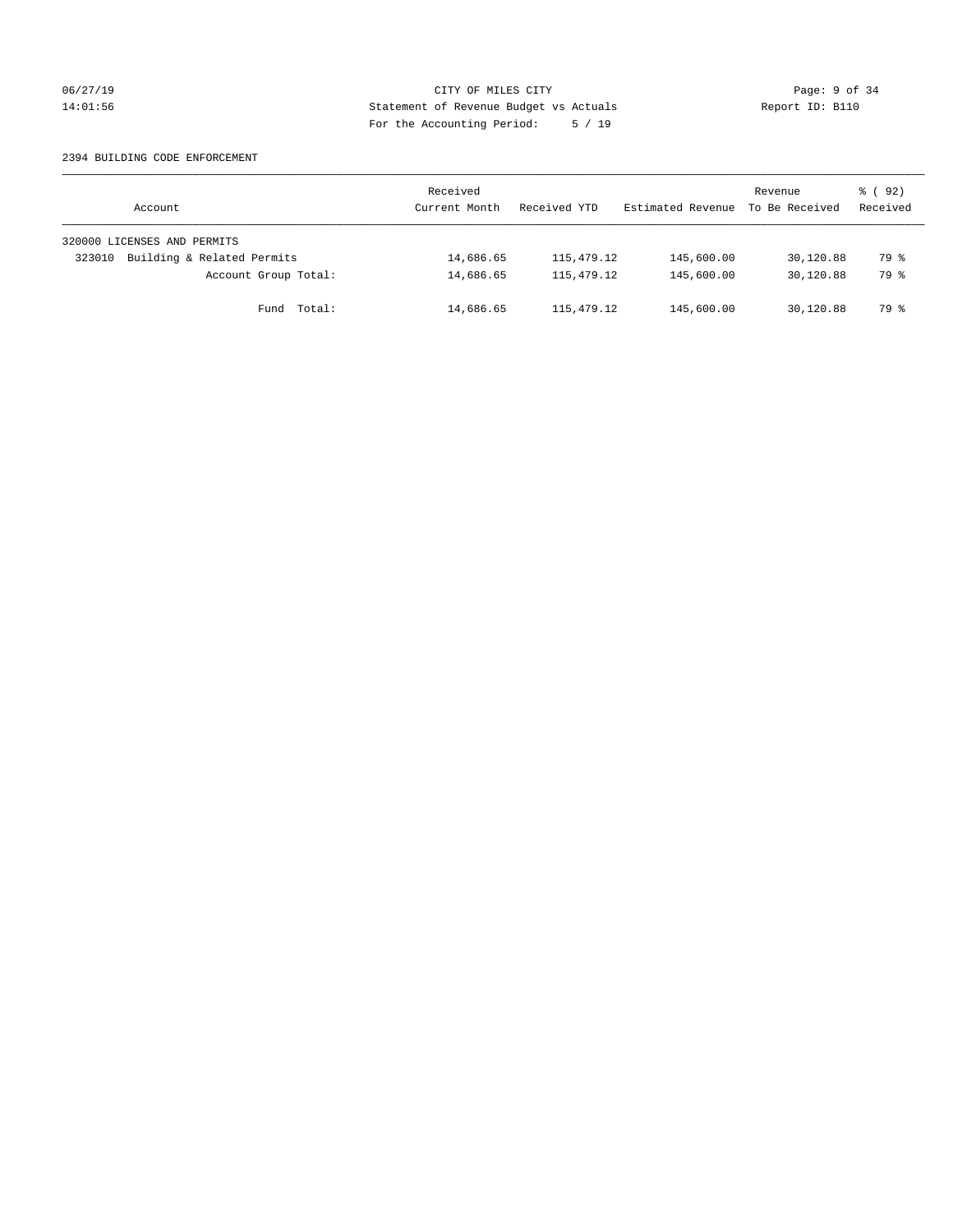## 06/27/19 Page: 10 of 34 14:01:56 Statement of Revenue Budget vs Actuals Report ID: B110 For the Accounting Period: 5 / 19

2400 LTG M D#165-(Gen City)

|              | Account                                  | Received<br>Current Month | Received YTD | Estimated Revenue | Revenue<br>To Be Received | 8 (92)<br>Received |
|--------------|------------------------------------------|---------------------------|--------------|-------------------|---------------------------|--------------------|
| 310000 TAXES |                                          |                           |              |                   |                           |                    |
| 311010       | Real Property Taxes                      | 51.99                     | 0.00         | 0.00              | 0.00                      | $***$ $ -$         |
|              | Account Group Total:                     | 51.99                     | 0.00         | 0.00              | 0.00                      | $***$ $ -$         |
|              | 360000 MISCELLANEOUS REVENUE             |                           |              |                   |                           |                    |
| 363010       | Maintenance Assessments                  | 69,566.25                 | 206,669.07   | 214,301.00        | 7,631.93                  | 96 <sup>8</sup>    |
| 363040       | Penalty & Interest on Deling Assessments | 68.75                     | 475.18       | 500.00            | 24.82                     | 95 <sup>8</sup>    |
|              | Account Group Total:                     | 69,635.00                 | 207, 144.25  | 214,801.00        | 7,656.75                  | 96 <sup>°</sup>    |
|              | 370000 INVESTMENT EARNINGS               |                           |              |                   |                           |                    |
| 371010       | Investment Earnings                      | 0.00                      | 864.66       | 100.00            | $-764.66$                 | $865$ $%$          |
|              | Account Group Total:                     | 0.00                      | 864.66       | 100.00            | $-764.66$                 | $865$ $%$          |
|              | Fund Total:                              | 69,686.99                 | 208,008.91   | 214,901.00        | 6,892.09                  | 97 <sup>°</sup>    |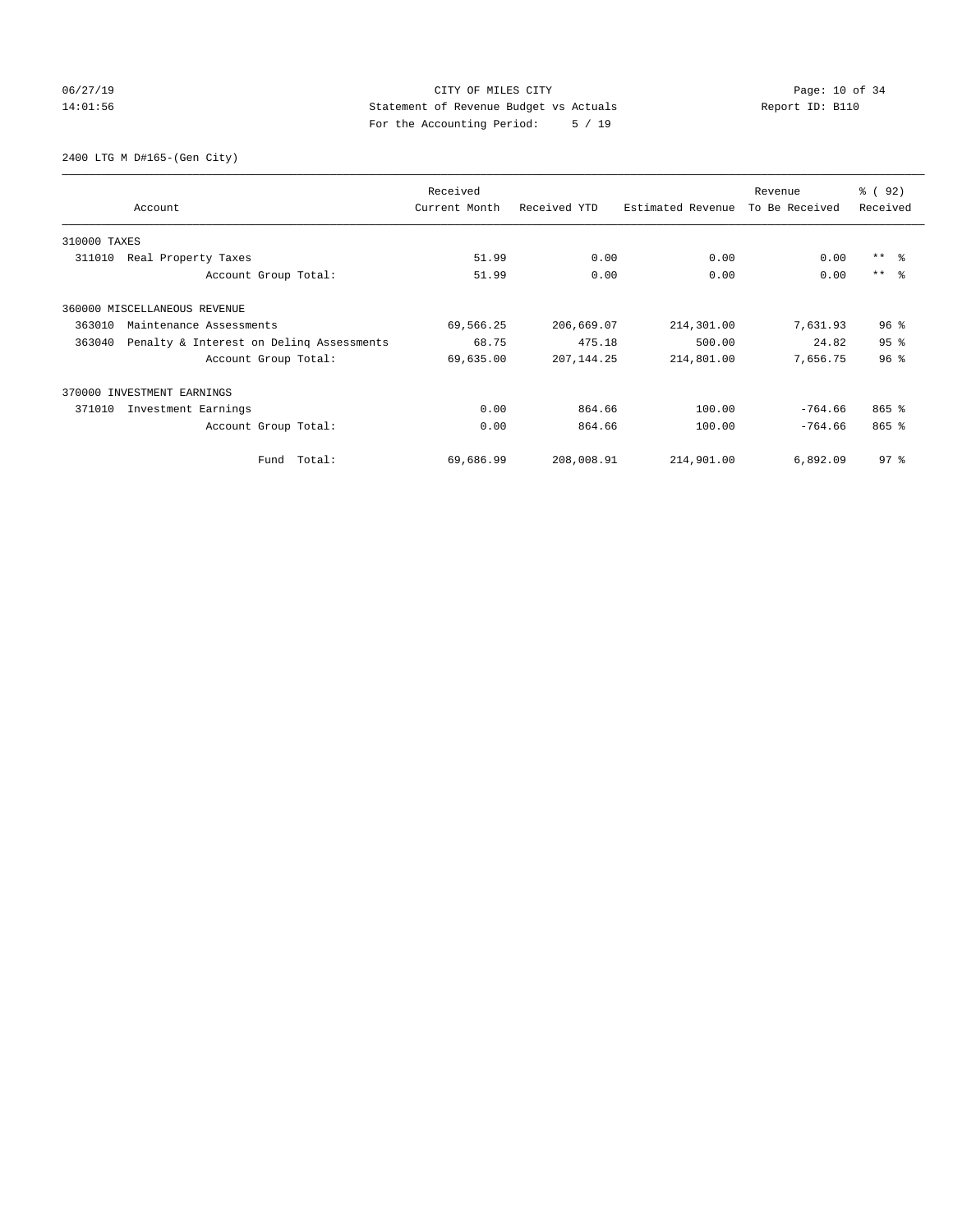# 06/27/19 Page: 11 of 34 14:01:56 Statement of Revenue Budget vs Actuals Report ID: B110 For the Accounting Period: 5 / 19

2420 LTG M D#167-(MilesAddn Etc)

|        | Account                                  | Received<br>Current Month | Received YTD | Estimated Revenue | Revenue<br>To Be Received | % (92)<br>Received |
|--------|------------------------------------------|---------------------------|--------------|-------------------|---------------------------|--------------------|
|        |                                          |                           |              |                   |                           |                    |
|        | 360000 MISCELLANEOUS REVENUE             |                           |              |                   |                           |                    |
| 363010 | Maintenance Assessments                  | 10,545.78                 | 29,509.10    | 31,875.00         | 2,365.90                  | $93$ $%$           |
| 363040 | Penalty & Interest on Deling Assessments | 3.68                      | 33.15        | 100.00            | 66.85                     | 33 <sup>8</sup>    |
|        | Account Group Total:                     | 10,549.46                 | 29,542.25    | 31,975.00         | 2,432.75                  | $92$ $%$           |
|        | 370000 INVESTMENT EARNINGS               |                           |              |                   |                           |                    |
| 371010 | Investment Earnings                      | 0.00                      | 181.23       | 55.00             | $-126.23$                 | $330*$             |
|        | Account Group Total:                     | 0.00                      | 181.23       | 55.00             | $-126.23$                 | $330*$             |
|        | Total:<br>Fund                           | 10,549.46                 | 29,723.48    | 32,030.00         | 2,306.52                  | $93$ $%$           |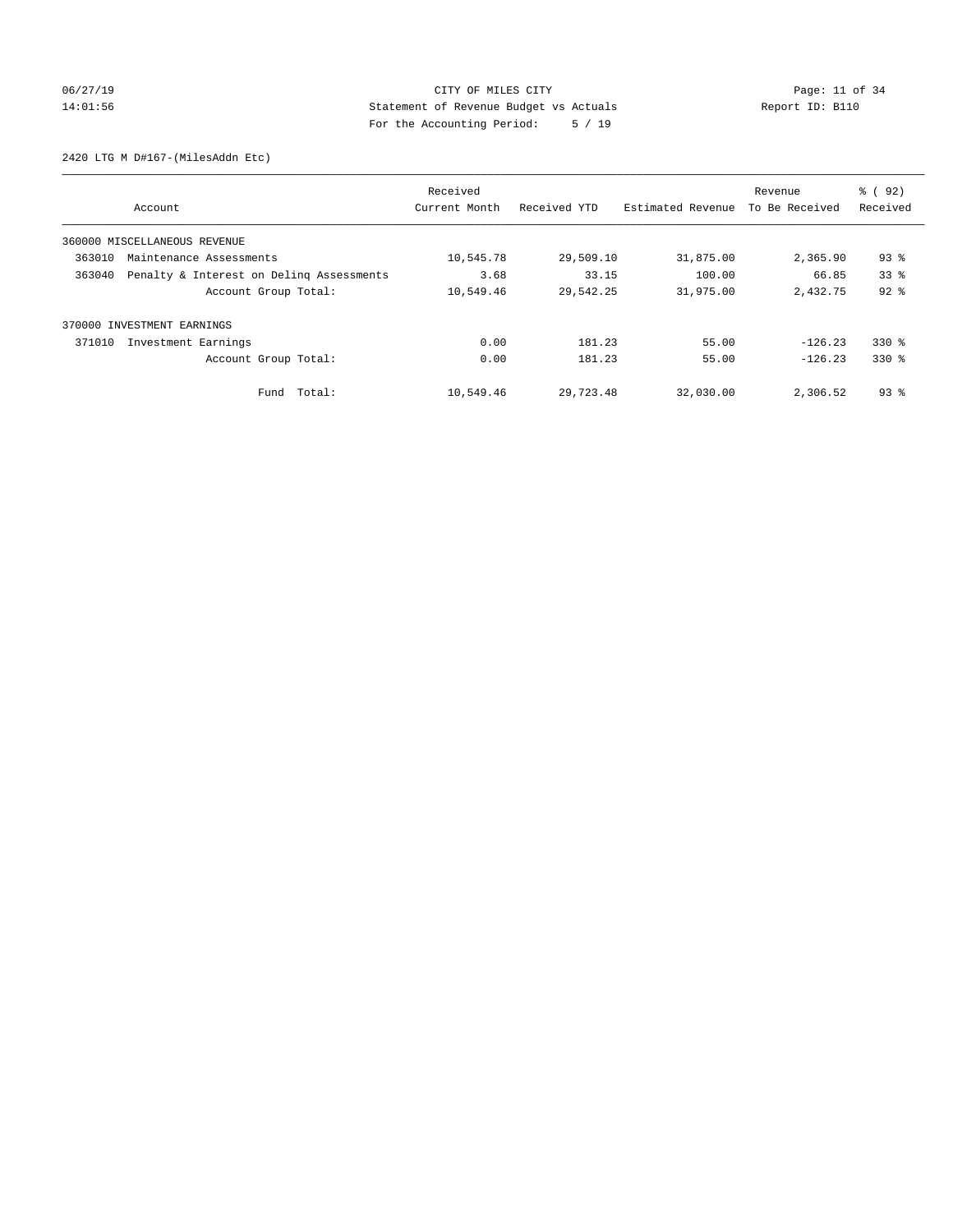# 06/27/19 Page: 12 of 34 14:01:56 Statement of Revenue Budget vs Actuals Report ID: B110 For the Accounting Period: 5 / 19

2430 LTG M D#171-(Balsam Est)

|                                                    | Received      |              |                   | Revenue        | % ( 92 )            |
|----------------------------------------------------|---------------|--------------|-------------------|----------------|---------------------|
| Account                                            | Current Month | Received YTD | Estimated Revenue | To Be Received | Received            |
| 360000 MISCELLANEOUS REVENUE                       |               |              |                   |                |                     |
| 363010<br>Maintenance Assessments                  | 1,482.22      | 4,457.94     | 5,037.00          | 579.06         | 89 %                |
| 363040<br>Penalty & Interest on Deling Assessments | 0.56          | 1.30         | 5.00              | 3.70           | $26$ $\frac{6}{3}$  |
| Account Group Total:                               | 1,482.78      | 4,459.24     | 5,042.00          | 582.76         | 88 %                |
| 370000 INVESTMENT EARNINGS                         |               |              |                   |                |                     |
| 371010<br>Investment Earnings                      | 0.00          | 27.53        | 10.00             | $-17.53$       | $275$ $\frac{6}{5}$ |
| Account Group Total:                               | 0.00          | 27.53        | 10.00             | $-17.53$       | $275$ $\frac{6}{5}$ |
| Total:<br>Fund                                     | 1,482.78      | 4,486.77     | 5,052.00          | 565.23         | 89 %                |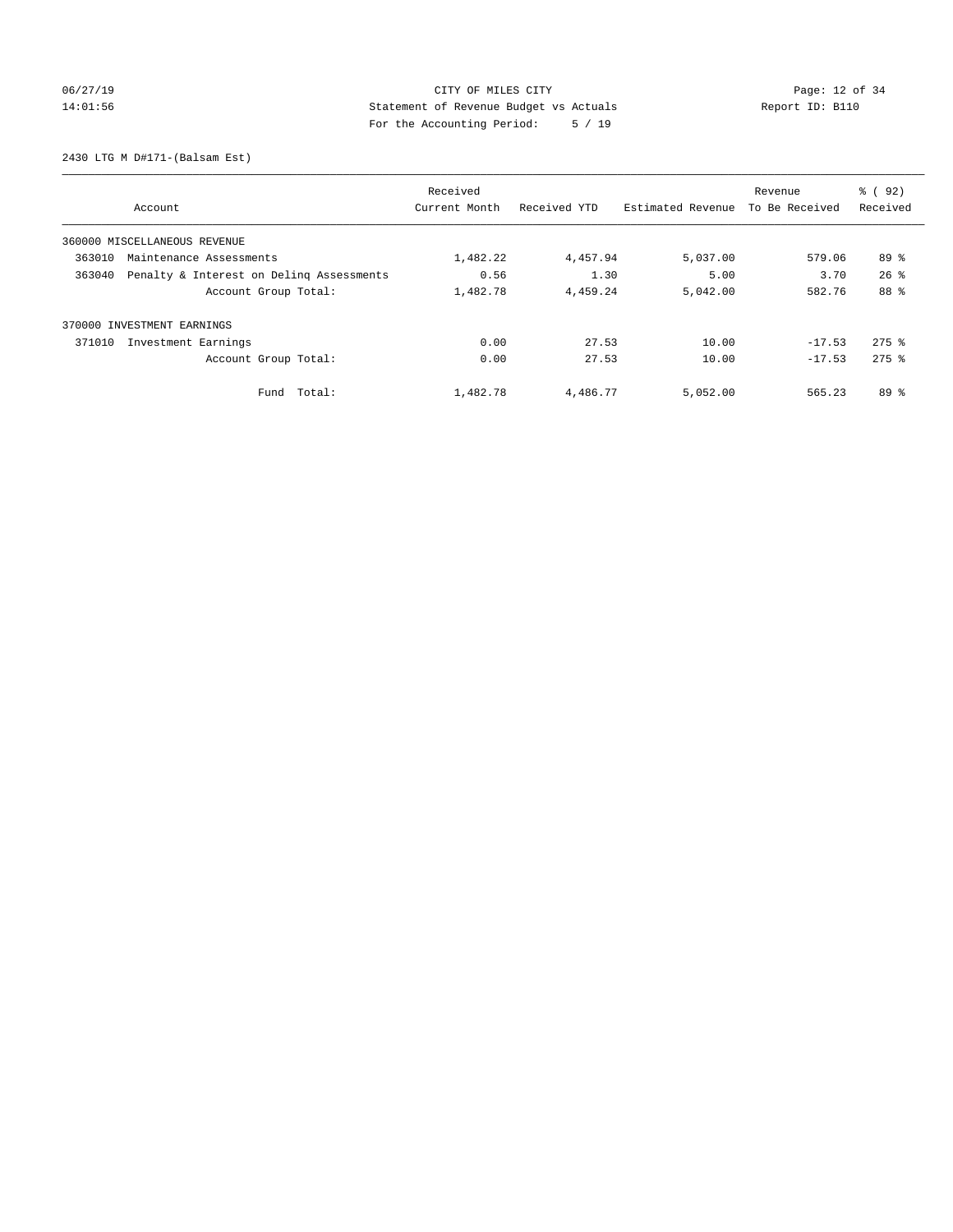# 06/27/19 Page: 13 of 34 14:01:56 Statement of Revenue Budget vs Actuals Report ID: B110 For the Accounting Period: 5 / 19

2440 LTG M D#172-(Main Str)

|                                                    | Received      |              |                   | Revenue        | % (92)          |
|----------------------------------------------------|---------------|--------------|-------------------|----------------|-----------------|
| Account                                            | Current Month | Received YTD | Estimated Revenue | To Be Received | Received        |
| 360000 MISCELLANEOUS REVENUE                       |               |              |                   |                |                 |
| 363010<br>Maintenance Assessments                  | 7,422.23      | 21,599.82    | 22,372.00         | 772.18         | 97 <sup>8</sup> |
| Penalty & Interest on Deling Assessments<br>363040 | 2.56          | 28.46        | 100.00            | 71.54          | 28 <sup>8</sup> |
| Account Group Total:                               | 7,424.79      | 21,628.28    | 22,472.00         | 843.72         | 96%             |
| INVESTMENT EARNINGS<br>370000                      |               |              |                   |                |                 |
| 371010<br>Investment Earnings                      | 0.00          | 50.02        | 50.00             | $-0.02$        | $100*$          |
| Account Group Total:                               | 0.00          | 50.02        | 50.00             | $-0.02$        | $100*$          |
| Fund Total:                                        | 7,424.79      | 21,678.30    | 22,522.00         | 843.70         | 96 <sup>8</sup> |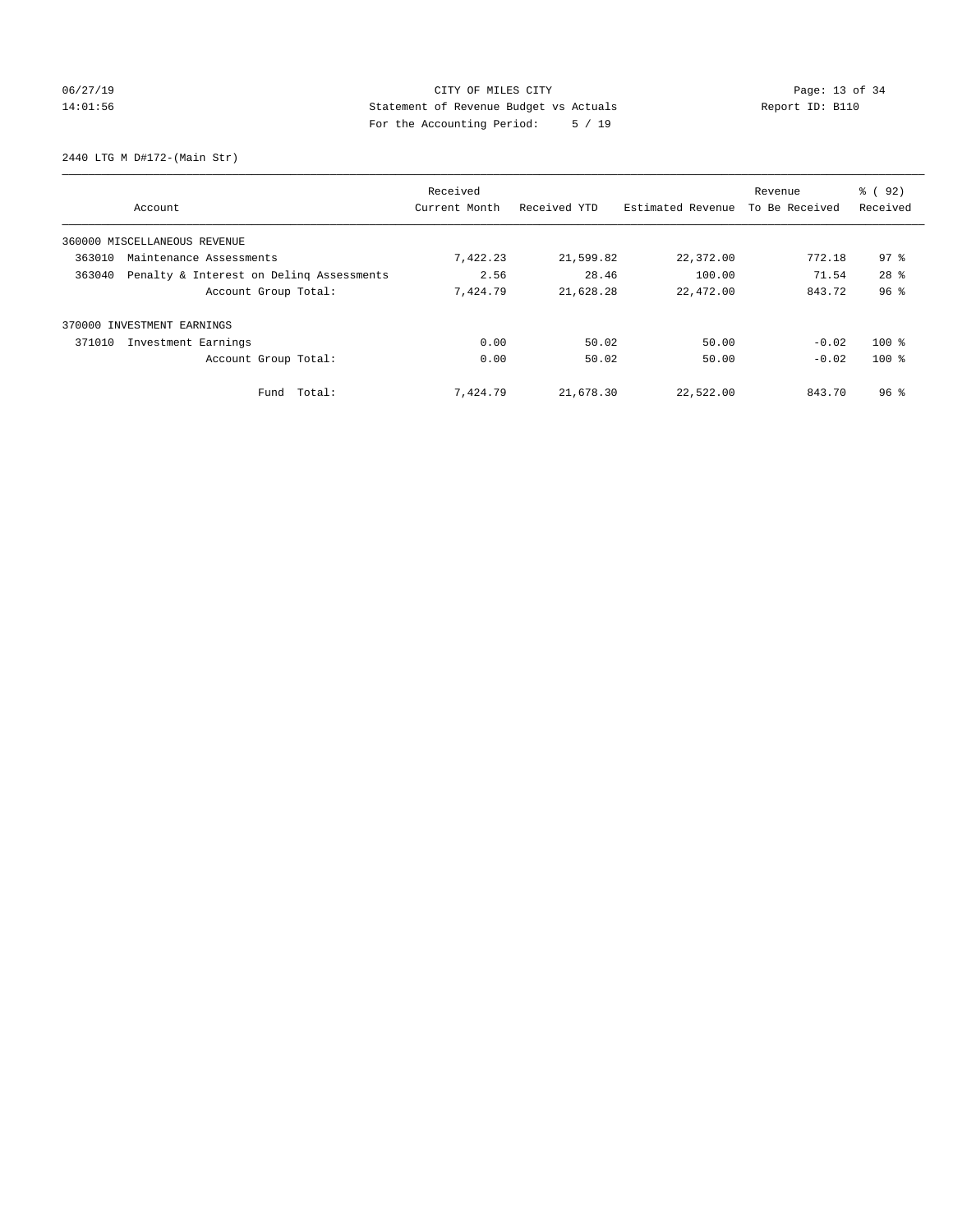# 06/27/19 Page: 14 of 34 14:01:56 Statement of Revenue Budget vs Actuals Report ID: B110 For the Accounting Period: 5 / 19

2450 LTG M D#195-(SG-Trico)

|                                                    | Received      |              |                   | Revenue        | 8 (92)          |
|----------------------------------------------------|---------------|--------------|-------------------|----------------|-----------------|
| Account                                            | Current Month | Received YTD | Estimated Revenue | To Be Received | Received        |
| 360000 MISCELLANEOUS REVENUE                       |               |              |                   |                |                 |
| 363010<br>Maintenance Assessments                  | 2,042.48      | 5, 243. 23   | 5,338.00          | 94.77          | 98 <sup>8</sup> |
| Penalty & Interest on Deling Assessments<br>363040 | 0.75          | 4.17         | 10.00             | 5.83           | $42*$           |
| Account Group Total:                               | 2,043.23      | 5,247.40     | 5,348.00          | 100.60         | 98 %            |
| INVESTMENT EARNINGS<br>370000                      |               |              |                   |                |                 |
| 371010<br>Investment Earnings                      | 0.00          | 45.64        | 10.00             | $-35.64$       | $456$ %         |
| Account Group Total:                               | 0.00          | 45.64        | 10.00             | $-35.64$       | $456$ $%$       |
| Fund Total:                                        | 2,043.23      | 5,293.04     | 5,358.00          | 64.96          | $99*$           |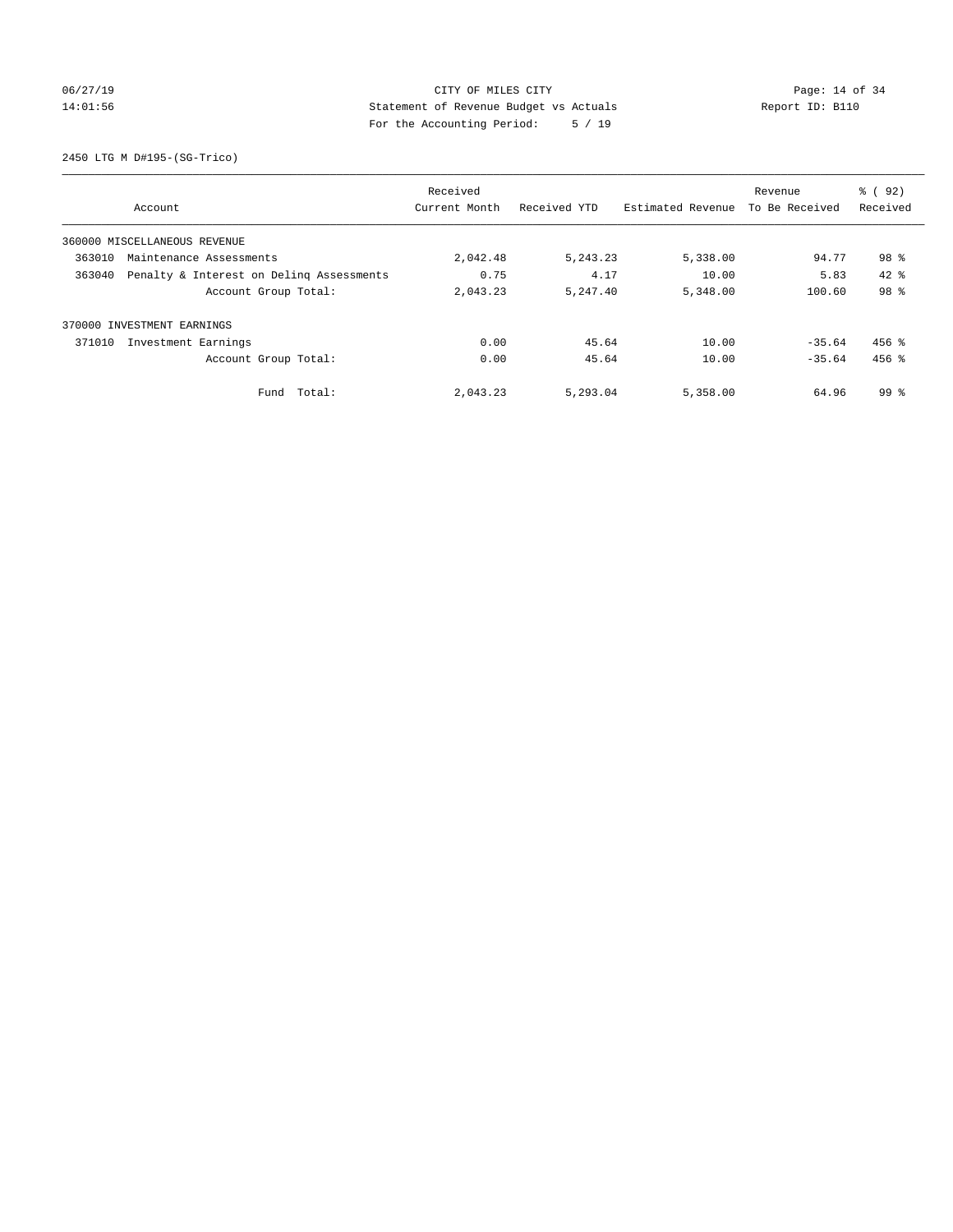## 06/27/19 Page: 15 of 34 14:01:56 Statement of Revenue Budget vs Actuals Report ID: B110 For the Accounting Period: 5 / 19

2470 LTG M D#202-(SG-MDU&NV)

|        |                                          | Received      |              |                   | Revenue        | 8 (92)          |
|--------|------------------------------------------|---------------|--------------|-------------------|----------------|-----------------|
|        | Account                                  | Current Month | Received YTD | Estimated Revenue | To Be Received | Received        |
|        | 360000 MISCELLANEOUS REVENUE             |               |              |                   |                |                 |
| 363010 | Maintenance Assessments                  | 2,835.62      | 8, 243.47    | 8,622.00          | 378.53         | $96*$           |
| 363040 | Penalty & Interest on Deling Assessments | 0.98          | 28.80        | 20.00             | $-8.80$        | $144$ $%$       |
|        | Account Group Total:                     | 2,836.60      | 8,272.27     | 8,642.00          | 369.73         | 96 <sup>8</sup> |
| 370000 | INVESTMENT EARNINGS                      |               |              |                   |                |                 |
| 371010 | Investment Earnings                      | 0.00          | 6.56         | 10.00             | 3.44           | 66 %            |
|        | Account Group Total:                     | 0.00          | 6.56         | 10.00             | 3.44           | 66 %            |
|        | Fund Total:                              | 2,836.60      | 8,278.83     | 8,652.00          | 373.17         | 96 <sup>8</sup> |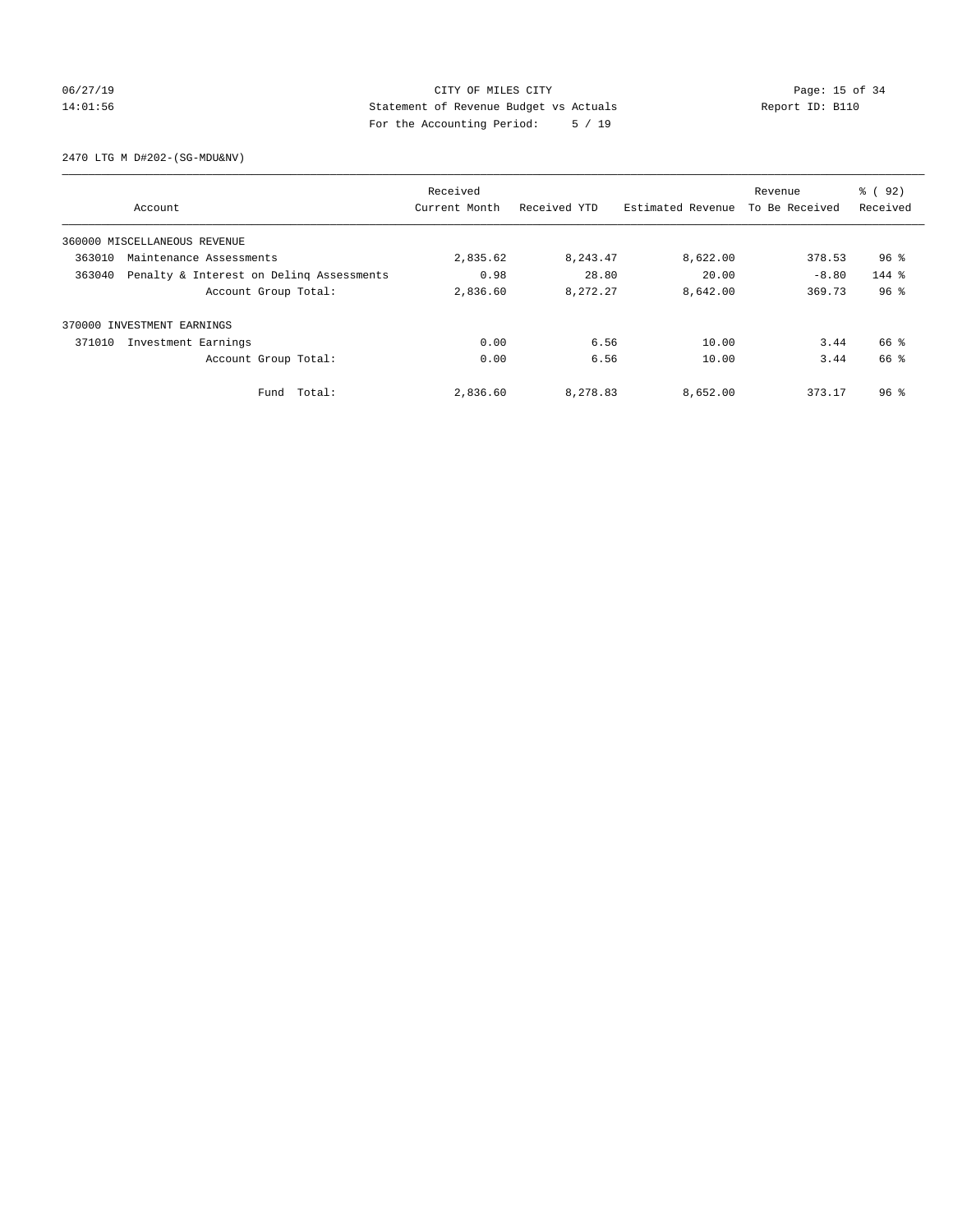## 06/27/19 Page: 16 of 34 14:01:56 Statement of Revenue Budget vs Actuals Report ID: B110 For the Accounting Period: 5 / 19

2480 LTG M M#173-(Milestown Estates)

|        |                                          | Received      |              | Revenue           |                | % ( 92 )        |
|--------|------------------------------------------|---------------|--------------|-------------------|----------------|-----------------|
|        | Account                                  | Current Month | Received YTD | Estimated Revenue | To Be Received | Received        |
|        | 360000 MISCELLANEOUS REVENUE             |               |              |                   |                |                 |
| 363010 | Maintenance Assessments                  | 643.03        | 2,525.25     | 2,673.00          | 147.75         | $94$ %          |
| 363040 | Penalty & Interest on Deling Assessments | 0.37          | 1.89         | 0.00              | $-1.89$        | $***$ $ -$      |
|        | Account Group Total:                     | 643.40        | 2,527.14     | 2,673.00          | 145.86         | 95 <sup>8</sup> |
|        | 370000 INVESTMENT EARNINGS               |               |              |                   |                |                 |
| 371010 | Investment Earnings                      | 0.00          | 24.82        | 10.00             | $-14.82$       | $248$ %         |
|        | Account Group Total:                     | 0.00          | 24.82        | 10.00             | $-14.82$       | $248$ %         |
|        | Fund Total:                              | 643.40        | 2,551.96     | 2,683.00          | 131.04         | 95 <sup>8</sup> |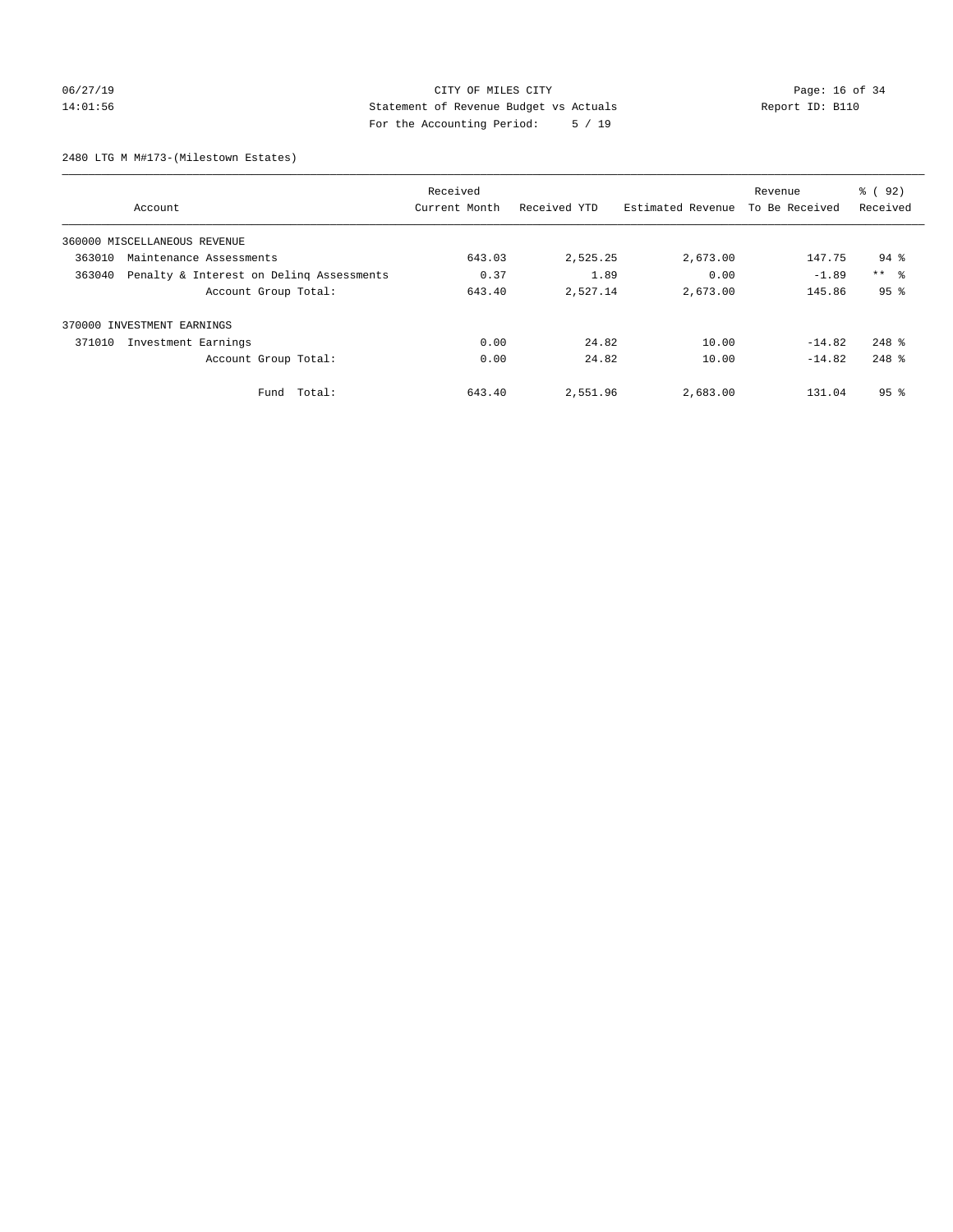# 06/27/19 Page: 17 of 34 14:01:56 Statement of Revenue Budget vs Actuals Report ID: B110 For the Accounting Period: 5 / 19

2510 STR MAINT DIST #204

|                                                    |                      | Received      |              |                   | Revenue        | % (92)          |
|----------------------------------------------------|----------------------|---------------|--------------|-------------------|----------------|-----------------|
| Account                                            |                      | Current Month | Received YTD | Estimated Revenue | To Be Received | Received        |
| 310000 TAXES                                       |                      |               |              |                   |                |                 |
| Real Property Taxes<br>311010                      |                      | $-51.99$      | $-103.98$    | 0.00              | 103.98         | $***$ $\approx$ |
|                                                    | Account Group Total: | $-51.99$      | $-103.98$    | 0.00              | 103.98         | $***$ $=$       |
| 330000 INTERGOVERNMENTAL REVENUES                  |                      |               |              |                   |                |                 |
| 331113 FEMA -Projects                              |                      | 0.00          | 0.00         | 30,000.00         | 30,000.00      | 0 <sup>8</sup>  |
|                                                    | Account Group Total: | 0.00          | 0.00         | 30,000.00         | 30,000.00      | 0 <sup>8</sup>  |
| 360000 MISCELLANEOUS REVENUE                       |                      |               |              |                   |                |                 |
| 362020<br>MISC REVENUE                             |                      | 0.00          | 600.00       | 0.00              | $-600.00$      | $***$ $%$       |
| 363010<br>Maintenance Assessments                  |                      | 521, 559.23   | 1,505,050.96 | 1,570,748.00      | 65,697.04      | 96 <sup>8</sup> |
| Penalty & Interest on Deling Assessments<br>363040 |                      | 179.27        | 2,195.26     | 4,000.00          | 1,804.74       | 55%             |
|                                                    | Account Group Total: | 521,738.50    | 1,507,846.22 | 1,574,748.00      | 66,901.78      | 96 <sup>8</sup> |
| 370000 INVESTMENT EARNINGS                         |                      |               |              |                   |                |                 |
| 371010<br>Investment Earnings                      |                      | 0.00          | 11,303.14    | 5,000.00          | $-6, 303.14$   | $226$ %         |
|                                                    | Account Group Total: | 0.00          | 11,303.14    | 5,000.00          | $-6.303.14$    | $226$ %         |
| 380000 OTHER FINANCING SOURCES                     |                      |               |              |                   |                |                 |
| 383000<br>Interfund Operating Transfer             |                      | 0.00          | 42,696.30    | 102,300.00        | 59,603.70      | $42*$           |
|                                                    | Account Group Total: | 0.00          | 42,696.30    | 102,300.00        | 59,603.70      | $42$ %          |
|                                                    | Fund Total:          | 521,686.51    | 1,561,741.68 | 1,712,048.00      | 150,306.32     | 91 <sub>8</sub> |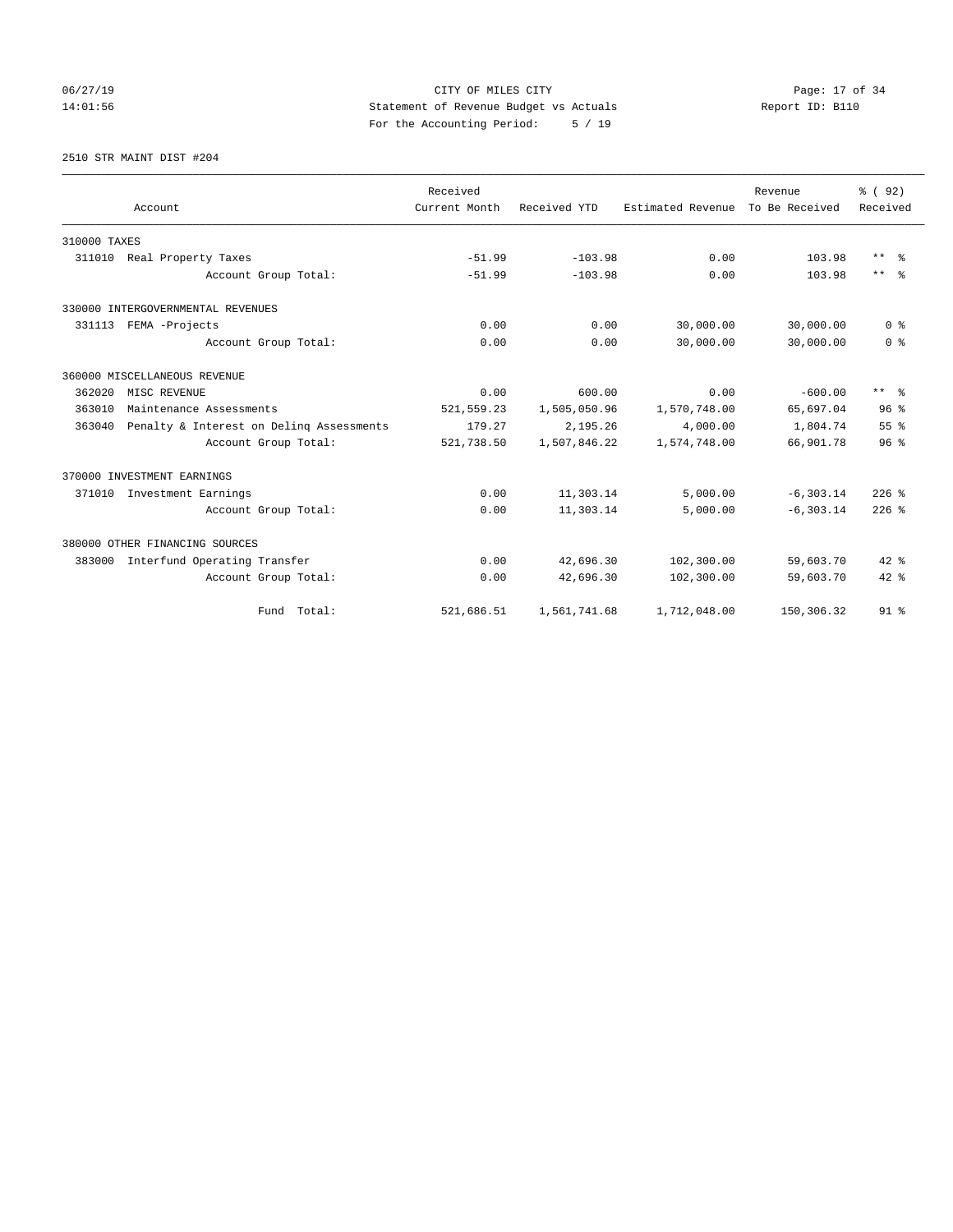# 06/27/19 Page: 18 of 34 14:01:56 Statement of Revenue Budget vs Actuals Report ID: B110 For the Accounting Period: 5 / 19

2520 STR MAINT DIST #205

|        |                                          | Received      |              |                   | Revenue        | 8 (92)          |
|--------|------------------------------------------|---------------|--------------|-------------------|----------------|-----------------|
|        | Account                                  | Current Month | Received YTD | Estimated Revenue | To Be Received | Received        |
|        | 330000 INTERGOVERNMENTAL REVENUES        |               |              |                   |                |                 |
| 331113 | FEMA -Projects                           | 0.00          | 0.00         | 7,500.00          | 7,500.00       | 0 <sup>8</sup>  |
|        | Account Group Total:                     | 0.00          | 0.00         | 7,500.00          | 7,500.00       | 0 <sup>8</sup>  |
|        | 360000 MISCELLANEOUS REVENUE             |               |              |                   |                |                 |
| 362020 | MISC REVENUE                             | 0.00          | 150.00       | 0.00              | $-150.00$      | $***$ $\approx$ |
| 363010 | Maintenance Assessments                  | 74,040.95     | 243, 111.30  | 255,571.00        | 12,459.70      | 95%             |
| 363040 | Penalty & Interest on Deling Assessments | 190.76        | 757.18       | 1,000.00          | 242.82         | 76 %            |
|        | Account Group Total:                     | 74,231.71     | 244,018.48   | 256,571.00        | 12,552.52      | 95%             |
|        | 370000 INVESTMENT EARNINGS               |               |              |                   |                |                 |
| 371010 | Investment Earnings                      | 0.00          | 4,297.17     | 400.00            | $-3.897.17$    | $***$ $%$       |
|        | Account Group Total:                     | 0.00          | 4,297.17     | 400.00            | $-3.897.17$    | $***$ $%$       |
|        | 380000 OTHER FINANCING SOURCES           |               |              |                   |                |                 |
| 383000 | Interfund Operating Transfer             | 0.00          | 42,696.30    | 91,062.00         | 48,365.70      | 47.8            |
|        | Account Group Total:                     | 0.00          | 42,696.30    | 91,062.00         | 48,365.70      | 47.8            |
|        | Fund Total:                              | 74, 231. 71   | 291,011.95   | 355,533.00        | 64,521.05      | $82*$           |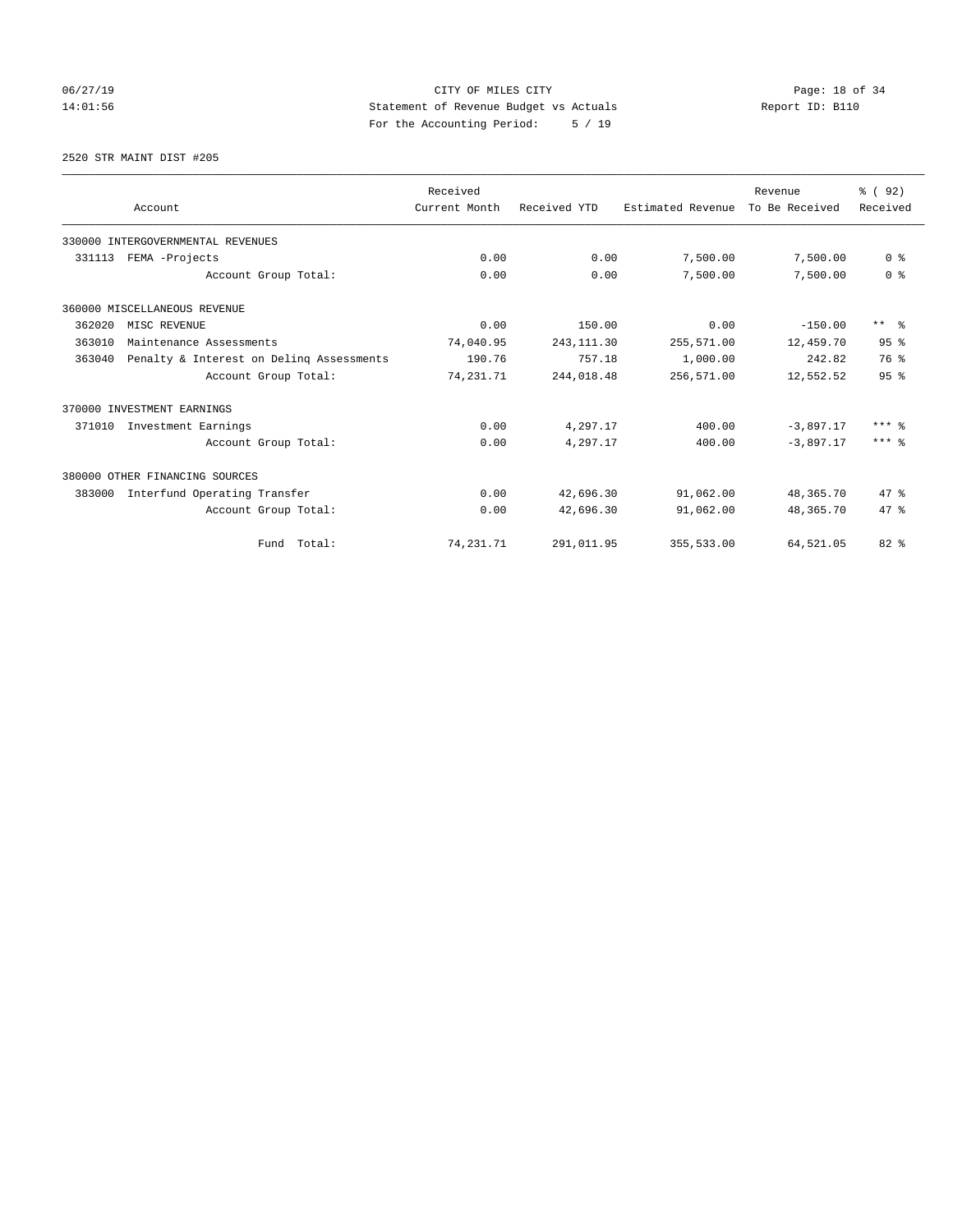## 06/27/19 Page: 19 of 34 14:01:56 Statement of Revenue Budget vs Actuals Report ID: B110 For the Accounting Period: 5 / 19

2540 STR MAINT DIST#207-(MILESTOWN ESTATES)

|        |                                          | Received      |              |                   | Revenue        | % ( 92 )           |
|--------|------------------------------------------|---------------|--------------|-------------------|----------------|--------------------|
|        | Account                                  | Current Month | Received YTD | Estimated Revenue | To Be Received | Received           |
|        | 360000 MISCELLANEOUS REVENUE             |               |              |                   |                |                    |
| 363010 | Maintenance Assessments                  | 1,103.71      | 4,553.27     | 4,859.00          | 305.73         | $94$ $\frac{6}{3}$ |
| 363040 | Penalty & Interest on Deling Assessments | 0.97          | 7.65         | 0.00              | $-7.65$        | $***$ $\approx$    |
|        | Account Group Total:                     | 1,104.68      | 4,560.92     | 4,859.00          | 298.08         | $94$ $%$           |
| 370000 | INVESTMENT EARNINGS                      |               |              |                   |                |                    |
| 371010 | Investment Earnings                      | 0.00          | 79.43        | 20.00             | $-59.43$       | $397$ $%$          |
|        | Account Group Total:                     | 0.00          | 79.43        | 20.00             | $-59.43$       | 397 %              |
|        | Total:<br>Fund                           | 1,104.68      | 4,640.35     | 4,879.00          | 238.65         | 95 <sub>8</sub>    |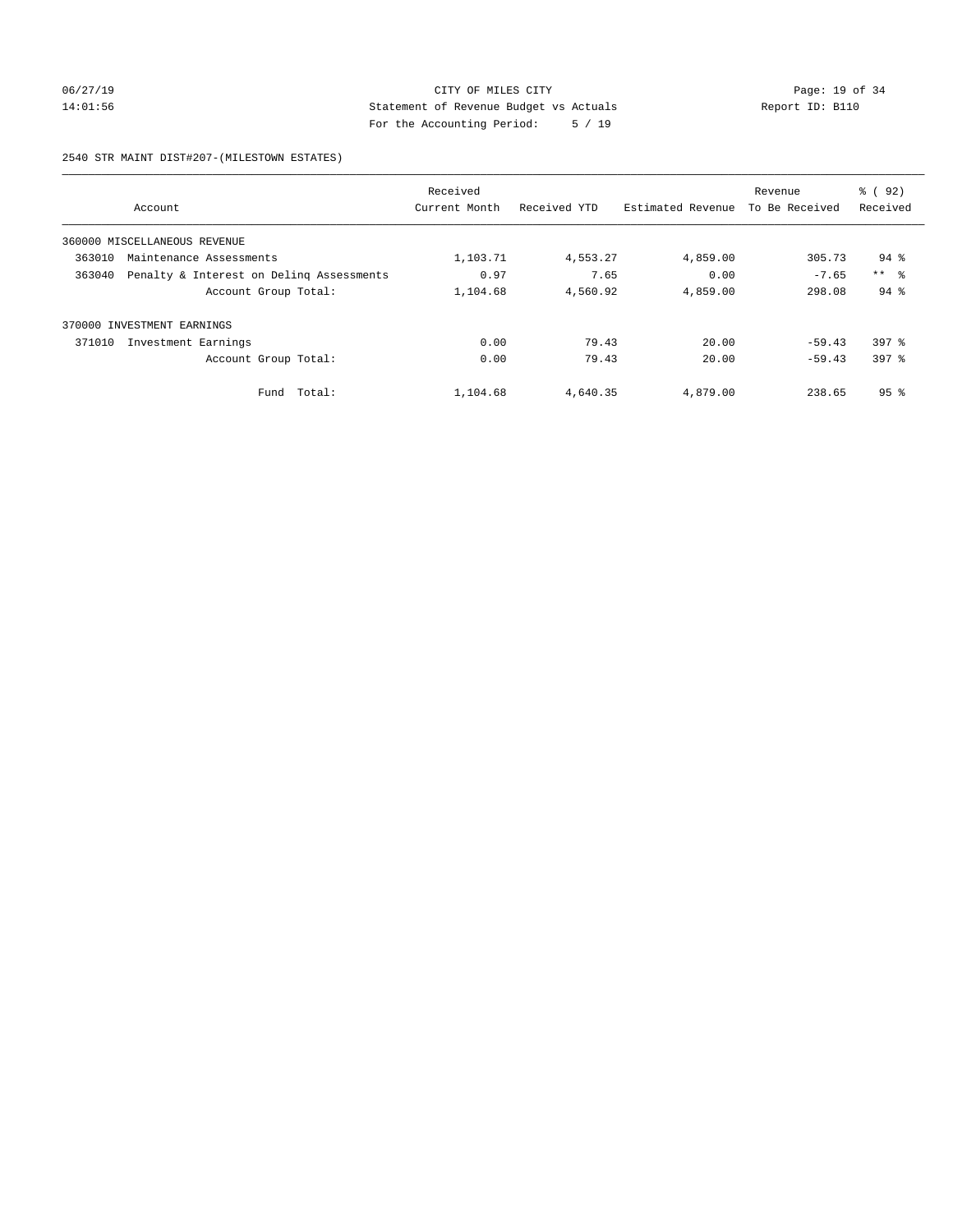# 06/27/19 Page: 20 of 34 14:01:56 Statement of Revenue Budget vs Actuals Report ID: B110 For the Accounting Period: 5 / 19

### 2701 Fire Grants

| Account                                | Received<br>Current Month | Received YTD | Estimated Revenue | Revenue<br>To Be Received | 8 (92)<br>Received        |
|----------------------------------------|---------------------------|--------------|-------------------|---------------------------|---------------------------|
| 330000 INTERGOVERNMENTAL REVENUES      |                           |              |                   |                           |                           |
| FEMA -Projects<br>331113               | 0.00                      | 0.00         | 358,273.00        | 358,273.00                | 0 <sup>8</sup>            |
| Account Group Total:                   | 0.00                      | 0.00         | 358,273.00        | 358,273.00                | 0 <sup>8</sup>            |
| 340000 Charges for Services            |                           |              |                   |                           |                           |
| 342025<br>Fire Dept Equip Rental/Labor | 250.00                    | 250.00       | 0.00              | $-250.00$                 | $***$ $ -$                |
| Account Group Total:                   | 250.00                    | 250.00       | 0.00              | $-250.00$                 | $\star\star$<br>$\approx$ |
| 360000 MISCELLANEOUS REVENUE           |                           |              |                   |                           |                           |
| 365040<br>DONATIONS-FIRE/AMB           | 0.00                      | 0.00         | 300.00            | 300.00                    | 0 <sup>8</sup>            |
| 367000<br>Sale of Junk or Salvage      | 0.00                      | 4,150.00     | 10,000.00         | 5,850.00                  | 42 %                      |
| Account Group Total:                   | 0.00                      | 4,150.00     | 10,300.00         | 6, 150.00                 | $40*$                     |
| Total:<br>Fund                         | 250.00                    | 4,400.00     | 368,573.00        | 364,173.00                | 1 <sup>8</sup>            |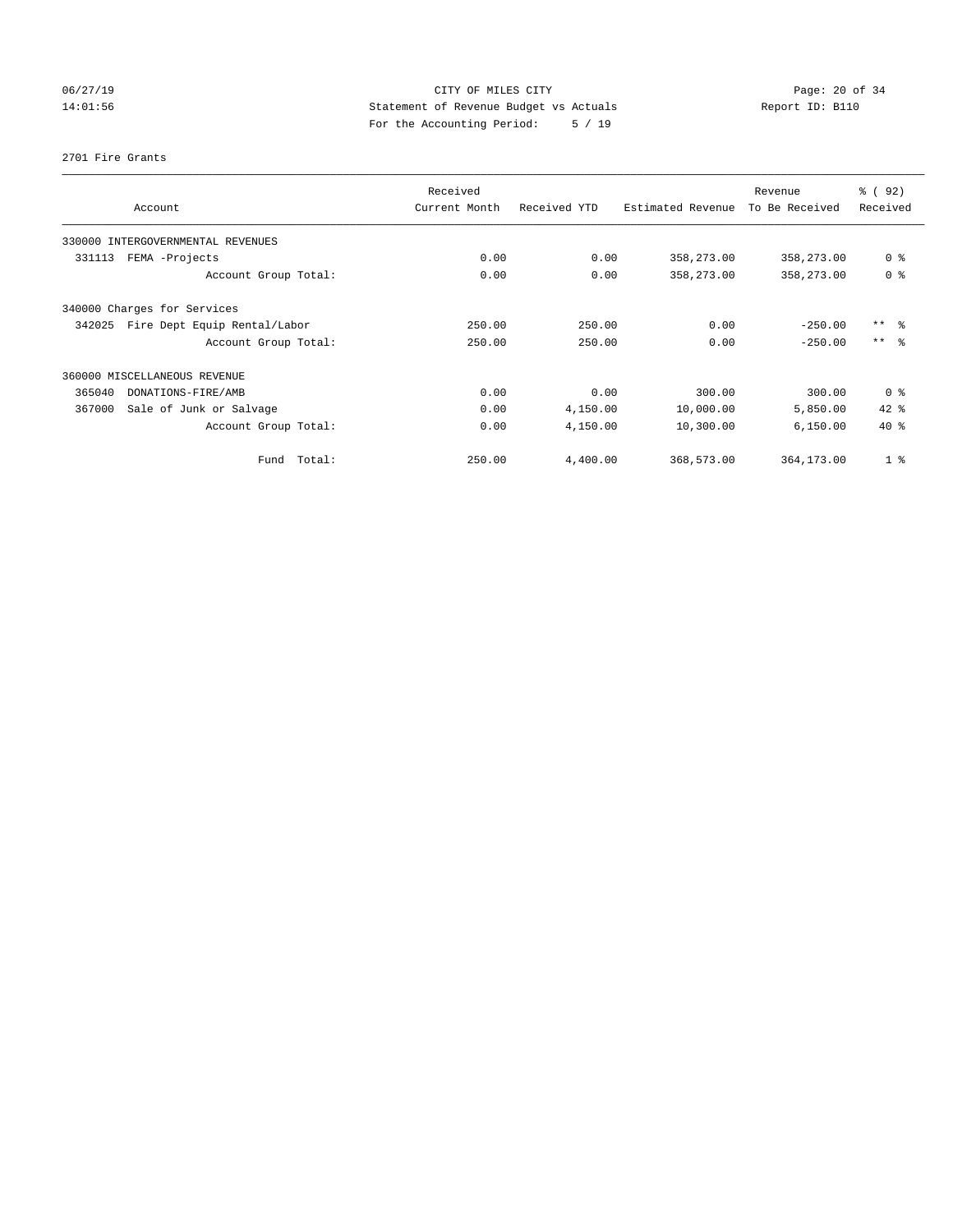## 06/27/19 Page: 21 of 34 14:01:56 Statement of Revenue Budget vs Actuals Report ID: B110 For the Accounting Period: 5 / 19

2820 GAS TAX

| Account                              | Received<br>Current Month | Received YTD | Estimated Revenue | Revenue<br>To Be Received | 8 (92)<br>Received |
|--------------------------------------|---------------------------|--------------|-------------------|---------------------------|--------------------|
| 330000 INTERGOVERNMENTAL REVENUES    |                           |              |                   |                           |                    |
| Gasoline Tax Apportionment<br>335040 | 14,552.93                 | 160,082.23   | 174,635.00        | 14,552.77                 | $92*$              |
| Account Group Total:                 | 14,552.93                 | 160,082.23   | 174,635.00        | 14,552.77                 | $92*$              |
| Fund Total:                          | 14,552.93                 | 160,082.23   | 174,635.00        | 14,552.77                 | $92$ $%$           |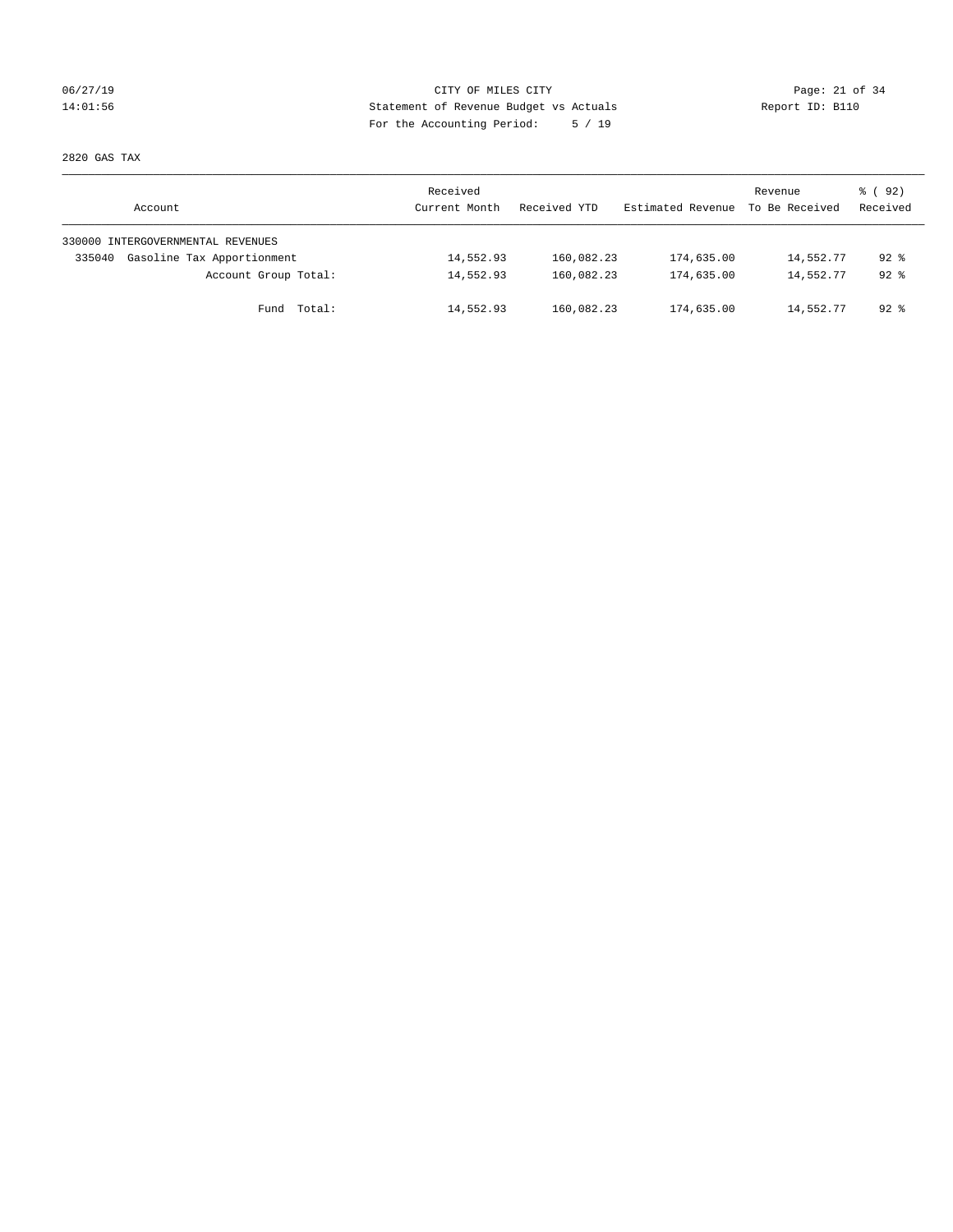# 06/27/19 Page: 22 of 34 14:01:56 Statement of Revenue Budget vs Actuals Report ID: B110 For the Accounting Period: 5 / 19

2821 HB473- Fuel Tax

|                                        | Received      |              |                   | Revenue        | % (92)          |
|----------------------------------------|---------------|--------------|-------------------|----------------|-----------------|
| Account                                | Current Month | Received YTD | Estimated Revenue | To Be Received | Received        |
| 330000 INTERGOVERNMENTAL REVENUES      |               |              |                   |                |                 |
| 335041<br>HB473                        | 0.00          | 138,752.00   | 138,752.00        | 0.00           | $100*$          |
| Account Group Total:                   | 0.00          | 138,752.00   | 138,752.00        | 0.00           | $100*$          |
| 380000 OTHER FINANCING SOURCES         |               |              |                   |                |                 |
| Interfund Operating Transfer<br>383000 | 0.00          | 0.00         | 6,938.00          | 6,938.00       | 0 ક             |
| Account Group Total:                   | 0.00          | 0.00         | 6,938.00          | 6,938.00       | 0 <sup>8</sup>  |
| Total:<br>Fund                         | 0.00          | 138,752.00   | 145,690.00        | 6,938.00       | 95 <sup>8</sup> |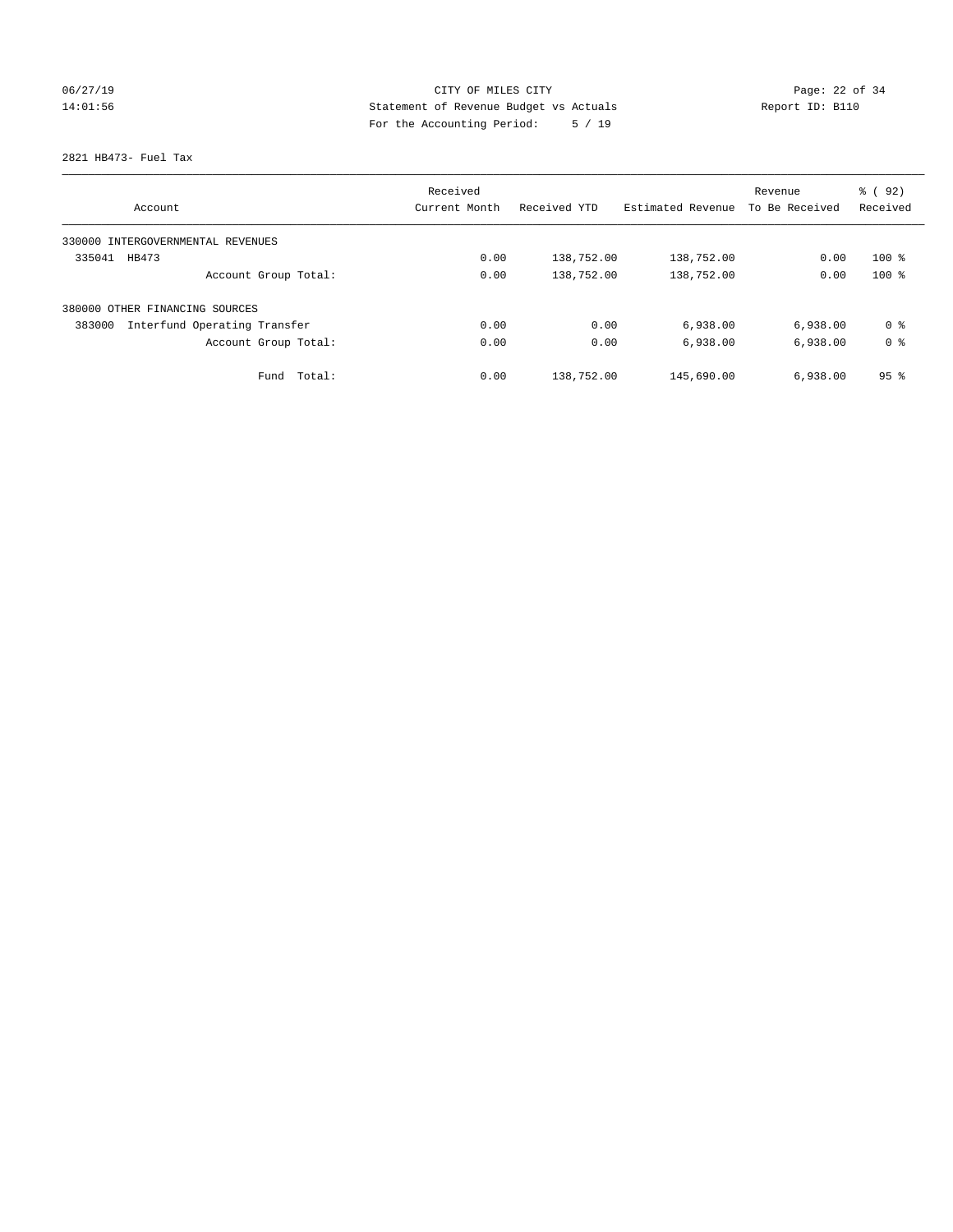## 06/27/19 Page: 23 of 34 14:01:56 Statement of Revenue Budget vs Actuals Report ID: B110 For the Accounting Period: 5 / 19

2850 911 EMERGENCY

| Account                           |        | Received<br>Current Month | Received YTD | Estimated Revenue | Revenue<br>To Be Received | % (92)<br>Received  |
|-----------------------------------|--------|---------------------------|--------------|-------------------|---------------------------|---------------------|
| 330000 INTERGOVERNMENTAL REVENUES |        |                           |              |                   |                           |                     |
| 335080<br>Basic 911 Funds         |        | 61,632.10                 | 131,948.84   | 63,000.00         | $-68,948.84$              | $209$ %             |
| Enhanced 911 Funds<br>335081      |        | 0.00                      | 62,931.62    | 63,000.00         | 68.38                     | $100*$              |
| 335082<br>911 - WIRELESS FUNDS    |        | 0.00                      | 38,197.63    | 75,000.00         | 36,802.37                 | $51$ %              |
| Account Group Total:              |        | 61,632.10                 | 233,078.09   | 201,000.00        | $-32.078.09$              | $116$ %             |
| 370000 INVESTMENT EARNINGS        |        |                           |              |                   |                           |                     |
| 371010<br>Investment Earnings     |        | 0.00                      | 6,536.78     | 200.00            | $-6, 336.78$              | $***$ $%$           |
| Account Group Total:              |        | 0.00                      | 6,536.78     | 200.00            | $-6, 336.78$              | $***$ $\frac{6}{5}$ |
| Fund                              | Total: | 61,632.10                 | 239,614.87   | 201,200.00        | $-38, 414.87$             | $119$ %             |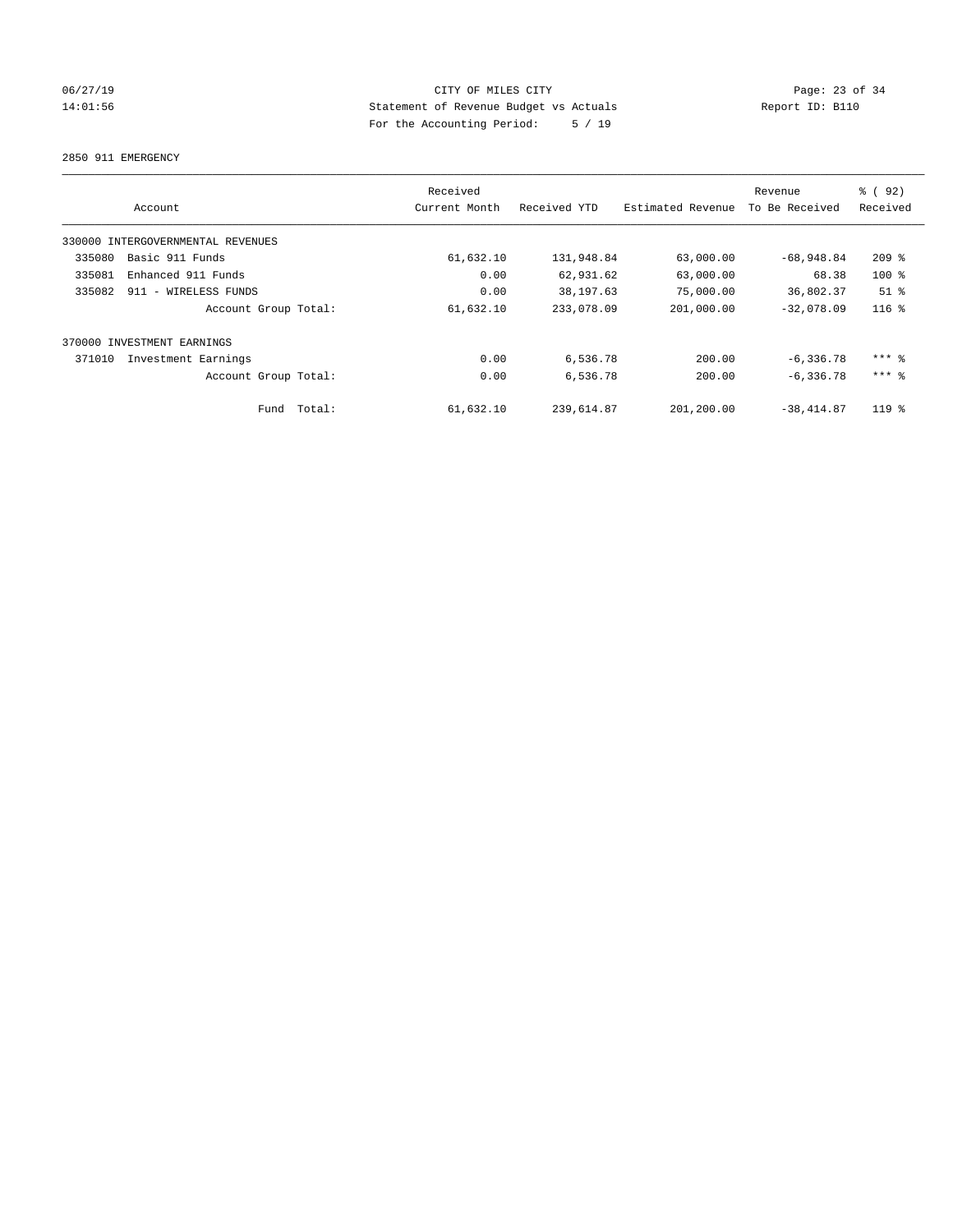## 06/27/19 Page: 24 of 34 14:01:56 Statement of Revenue Budget vs Actuals Report ID: B110 For the Accounting Period: 5 / 19

### 2880 LIBRARY GRANTS

| Account                                     |             | Received<br>Current Month | Received YTD | Estimated Revenue | Revenue<br>To Be Received | 8 (92)<br>Received      |
|---------------------------------------------|-------------|---------------------------|--------------|-------------------|---------------------------|-------------------------|
|                                             |             |                           |              |                   |                           |                         |
| 330000<br>INTERGOVERNMENTAL REVENUES        |             |                           |              |                   |                           |                         |
| HB#193-Interlibrary Loan Reimb<br>334101    |             | 0.00                      | 0.00         | 5,000.00          | 5,000.00                  | 0 <sup>8</sup>          |
| Sagebrush Fed Headquarters<br>334104        |             | $-5,026.98$               | 0.00         | 0.00              | 0.00                      | $***$ $-$               |
| 334105<br>Sagebrush Fed/Coal Sev Tax        |             | 5,026.98                  | 5,026.98     | 4,610.00          | $-416.98$                 | 109 <sub>8</sub>        |
| Account Group Total:                        |             | 0.00                      | 5,026.98     | 9,610.00          | 4,583.02                  | $52$ $%$                |
| 340000 Charges for Services                 |             |                           |              |                   |                           |                         |
| 346073<br>One Time Endowments               |             | 3,500.00                  | 3,500.00     | 0.00              | $-3,500.00$               | $***$ $=$ $\frac{6}{5}$ |
| Account Group Total:                        |             | 3,500.00                  | 3,500.00     | 0.00              | $-3,500.00$               | $***$ $=$ $\frac{6}{5}$ |
| 360000 MISCELLANEOUS REVENUE                |             |                           |              |                   |                           |                         |
| 365035<br>Donation-Library Board of Trustee |             | 84,050.97                 | 84,050.97    | 0.00              | $-84,050.97$              | $***$ $=$ $\frac{6}{5}$ |
| Account Group Total:                        |             | 84,050.97                 | 84,050.97    | 0.00              | $-84,050.97$              | $***$ $\frac{6}{5}$     |
|                                             | Fund Total: | 87,550.97                 | 92,577.95    | 9,610.00          | $-82,967.95$              | $963$ $%$               |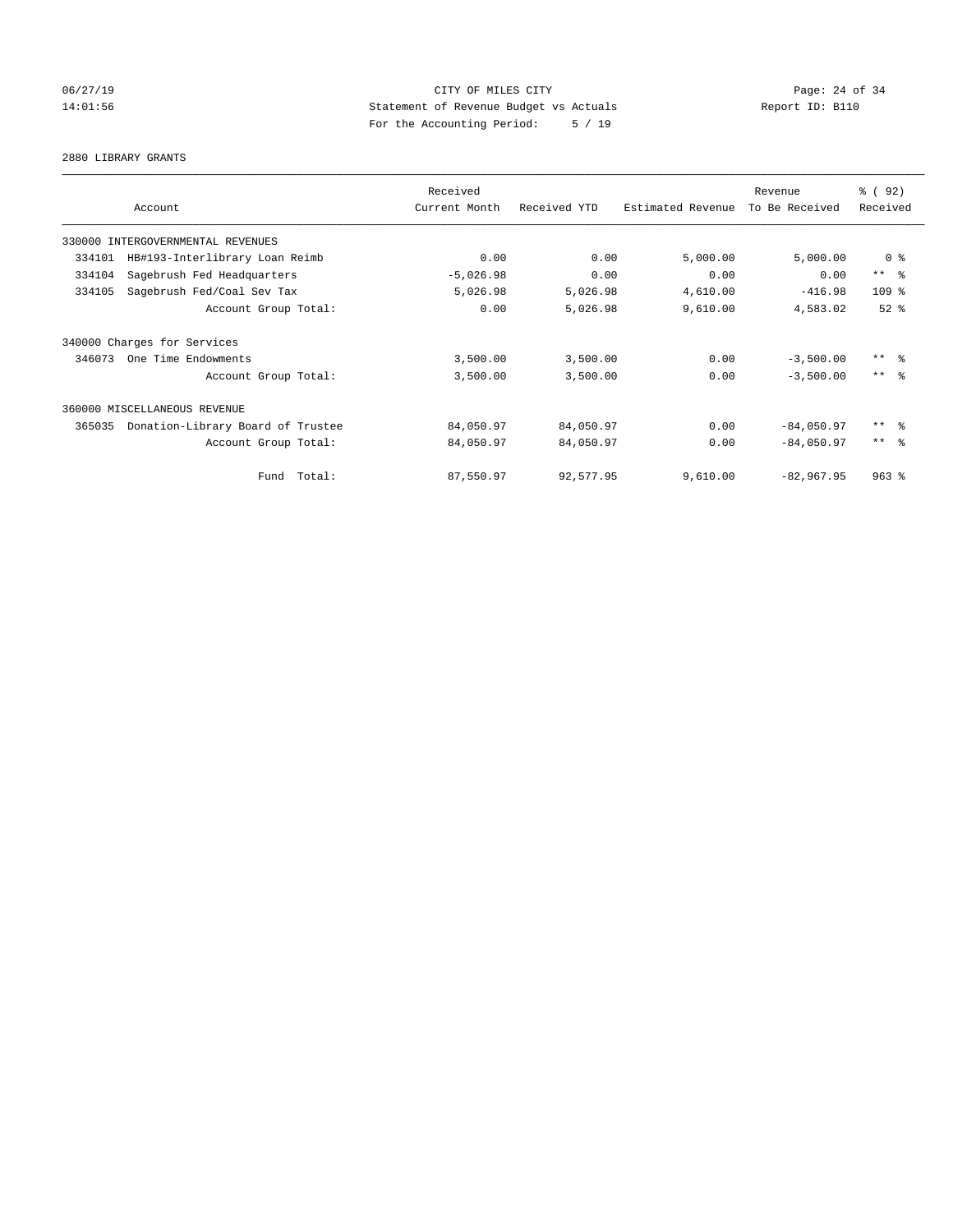# 06/27/19 Page: 25 of 34 14:01:56 Statement of Revenue Budget vs Actuals Report ID: B110 For the Accounting Period: 5 / 19

### 2935 Historic Preservation

| Account                                | Received<br>Current Month | Received YTD | Estimated Revenue | Revenue<br>To Be Received | % (92)<br>Received |
|----------------------------------------|---------------------------|--------------|-------------------|---------------------------|--------------------|
| 330000 INTERGOVERNMENTAL REVENUES      |                           |              |                   |                           |                    |
| 334000<br>State Grants                 | 2,750.00                  | 5,500.00     | 5,500.00          | 0.00                      | $100*$             |
| Account Group Total:                   | 2,750.00                  | 5,500.00     | 5,500.00          | 0.00                      | $100*$             |
| 340000 Charges for Services            |                           |              |                   |                           |                    |
| 346080<br>Preservation Service Fees    | 0.00                      | 0.00         | 1,200.00          | 1,200.00                  | 0 <sup>8</sup>     |
| Account Group Total:                   | 0.00                      | 0.00         | 1,200.00          | 1,200.00                  | 0 <sup>8</sup>     |
| 360000 MISCELLANEOUS REVENUE           |                           |              |                   |                           |                    |
| Contributions and Donations<br>365000  | 0.00                      | 0.00         | 1,000.00          | 1,000.00                  | 0 <sup>8</sup>     |
| Account Group Total:                   | 0.00                      | 0.00         | 1,000.00          | 1,000.00                  | 0 <sup>8</sup>     |
| 380000 OTHER FINANCING SOURCES         |                           |              |                   |                           |                    |
| Interfund Operating Transfer<br>383000 | 0.00                      | 2,200.00     | 2,200.00          | 0.00                      | $100*$             |
| Account Group Total:                   | 0.00                      | 2,200.00     | 2,200.00          | 0.00                      | $100*$             |
| Fund Total:                            | 2,750.00                  | 7,700.00     | 9,900.00          | 2,200.00                  | 78 %               |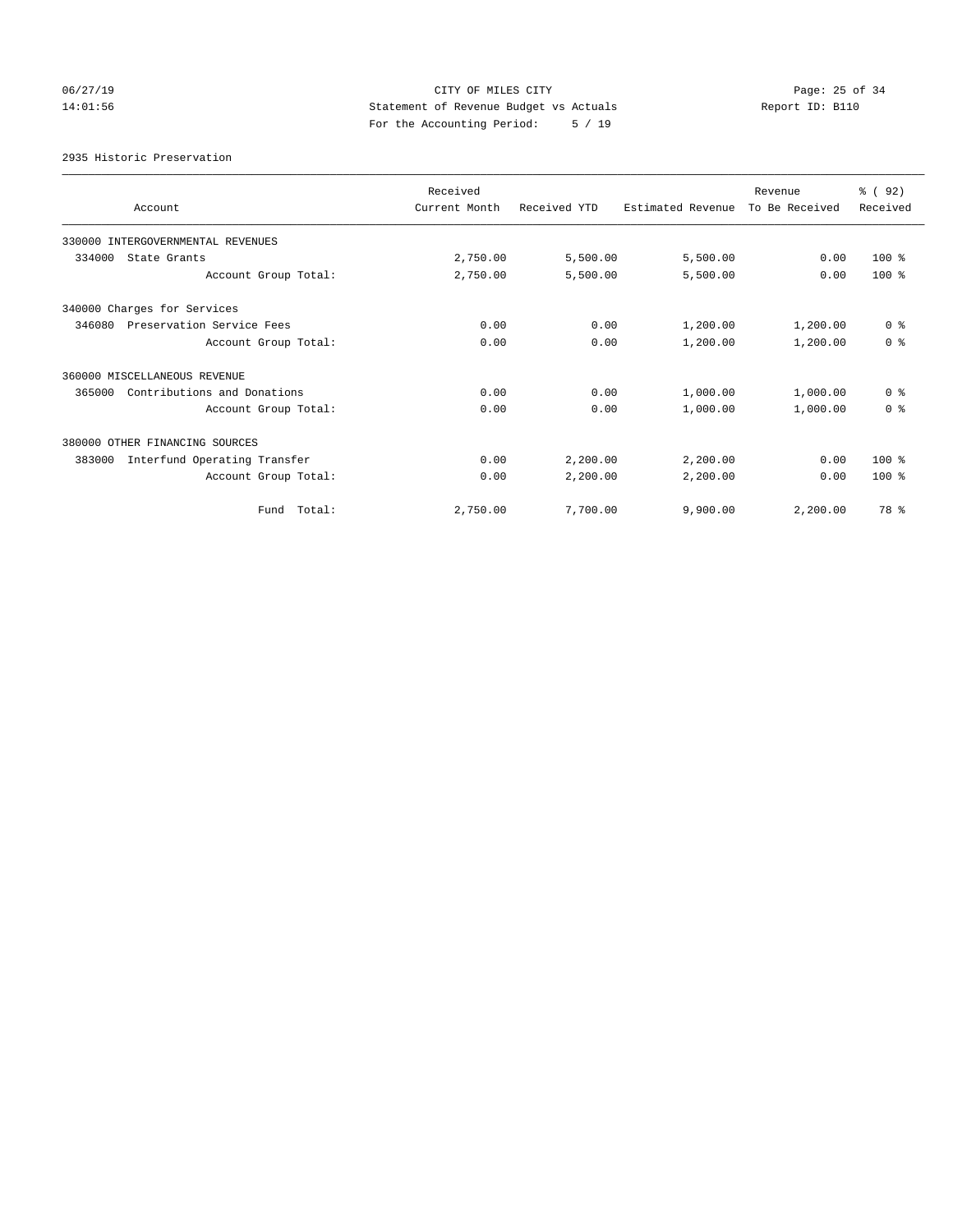## 06/27/19 Page: 26 of 34 14:01:56 Statement of Revenue Budget vs Actuals Report ID: B110 For the Accounting Period: 5 / 19

2985 RETIRED SENIOR VOLUNTEER PROG (RSVP)

|        | Account                           |             | Received<br>Current Month | Received YTD | Estimated Revenue | Revenue<br>To Be Received | 8 (92)<br>Received |
|--------|-----------------------------------|-------------|---------------------------|--------------|-------------------|---------------------------|--------------------|
|        | 330000 INTERGOVERNMENTAL REVENUES |             |                           |              |                   |                           |                    |
| 331165 | RSVP FEDERAL GRANTS               |             | 6,188.09                  | 64,709.21    | 78,912.00         | 14,202.79                 | $82$ $%$           |
|        | Account Group Total:              |             | 6,188.09                  | 64,709.21    | 78,912.00         | 14,202.79                 | 82 %               |
|        | 360000 MISCELLANEOUS REVENUE      |             |                           |              |                   |                           |                    |
| 362020 | MISC REVENUE                      |             | 0.00                      | 14,344.93    | 16,900.00         | 2,555.07                  | 85 <sup>8</sup>    |
| 362023 | RSVP- Excess/Fund RAISING         |             | 0.00                      | 0.00         | 700.00            | 700.00                    | 0 <sup>8</sup>     |
|        | Account Group Total:              |             | 0.00                      | 14,344.93    | 17,600.00         | 3,255.07                  | 82%                |
|        | 370000 INVESTMENT EARNINGS        |             |                           |              |                   |                           |                    |
| 371010 | Investment Earnings               |             | 0.00                      | 226.95       | 0.00              | $-226.95$                 | $***$ $ -$         |
|        | Account Group Total:              |             | 0.00                      | 226.95       | 0.00              | $-226.95$                 | $***$ $ -$         |
|        |                                   | Fund Total: | 6,188.09                  | 79,281.09    | 96,512.00         | 17,230.91                 | 82 %               |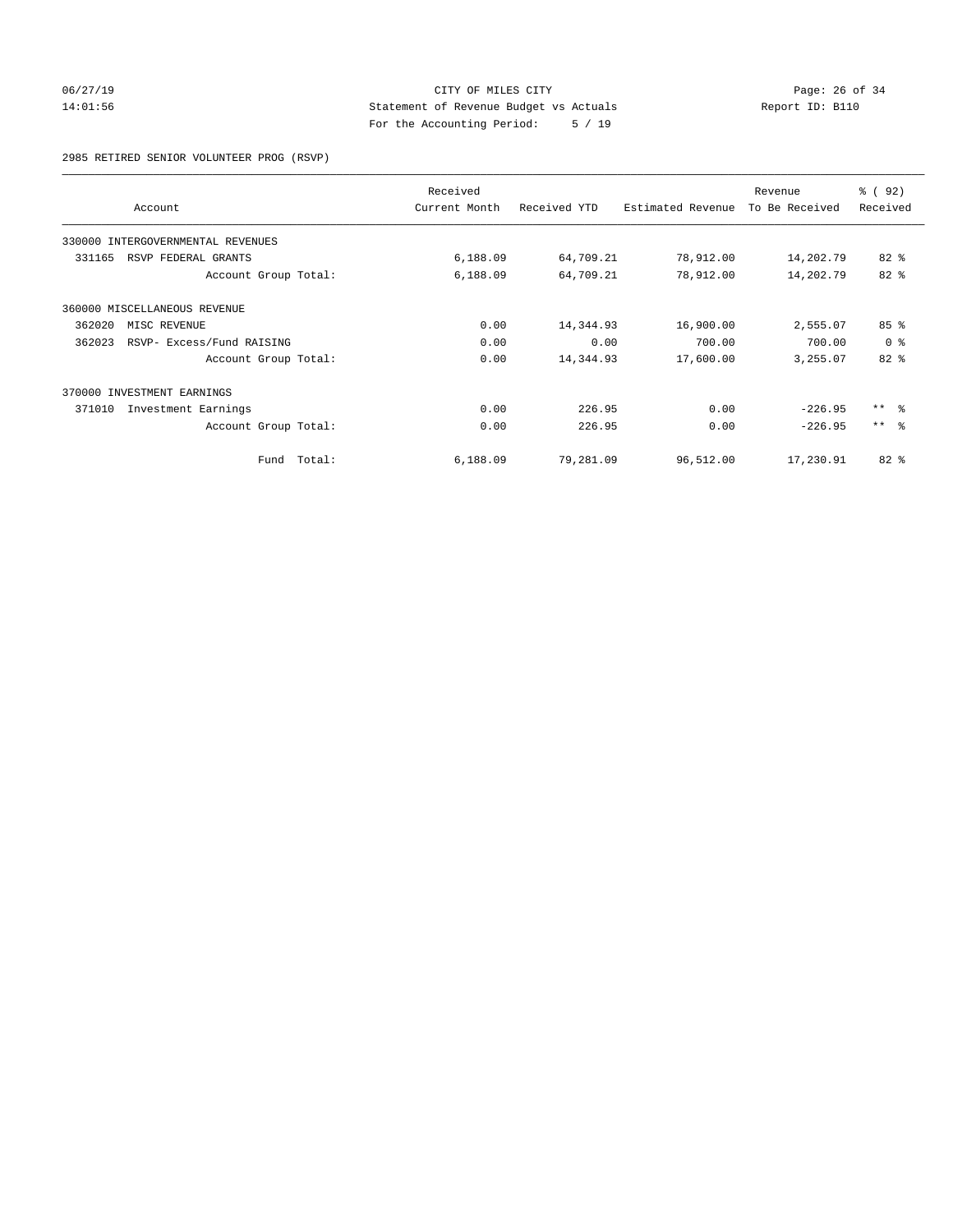## 06/27/19 Page: 27 of 34 14:01:56 Statement of Revenue Budget vs Actuals Report ID: B110 For the Accounting Period: 5 / 19

3670 SID 211

|        | Account                                 | Received<br>Current Month | Received YTD | Estimated Revenue | Revenue<br>To Be Received | 8 (92)<br>Received |
|--------|-----------------------------------------|---------------------------|--------------|-------------------|---------------------------|--------------------|
|        | 360000 MISCELLANEOUS REVENUE            |                           |              |                   |                           |                    |
| 363020 | Bond Principal and Interest Assessments | 1,430.81                  | 3,790.06     | 5,319.00          | 1,528.94                  | 71 %               |
|        | Account Group Total:                    | 1,430.81                  | 3,790.06     | 5,319.00          | 1,528.94                  | 71 %               |
|        | Fund Total:                             | 1,430.81                  | 3,790.06     | 5,319.00          | 1,528.94                  | 71 %               |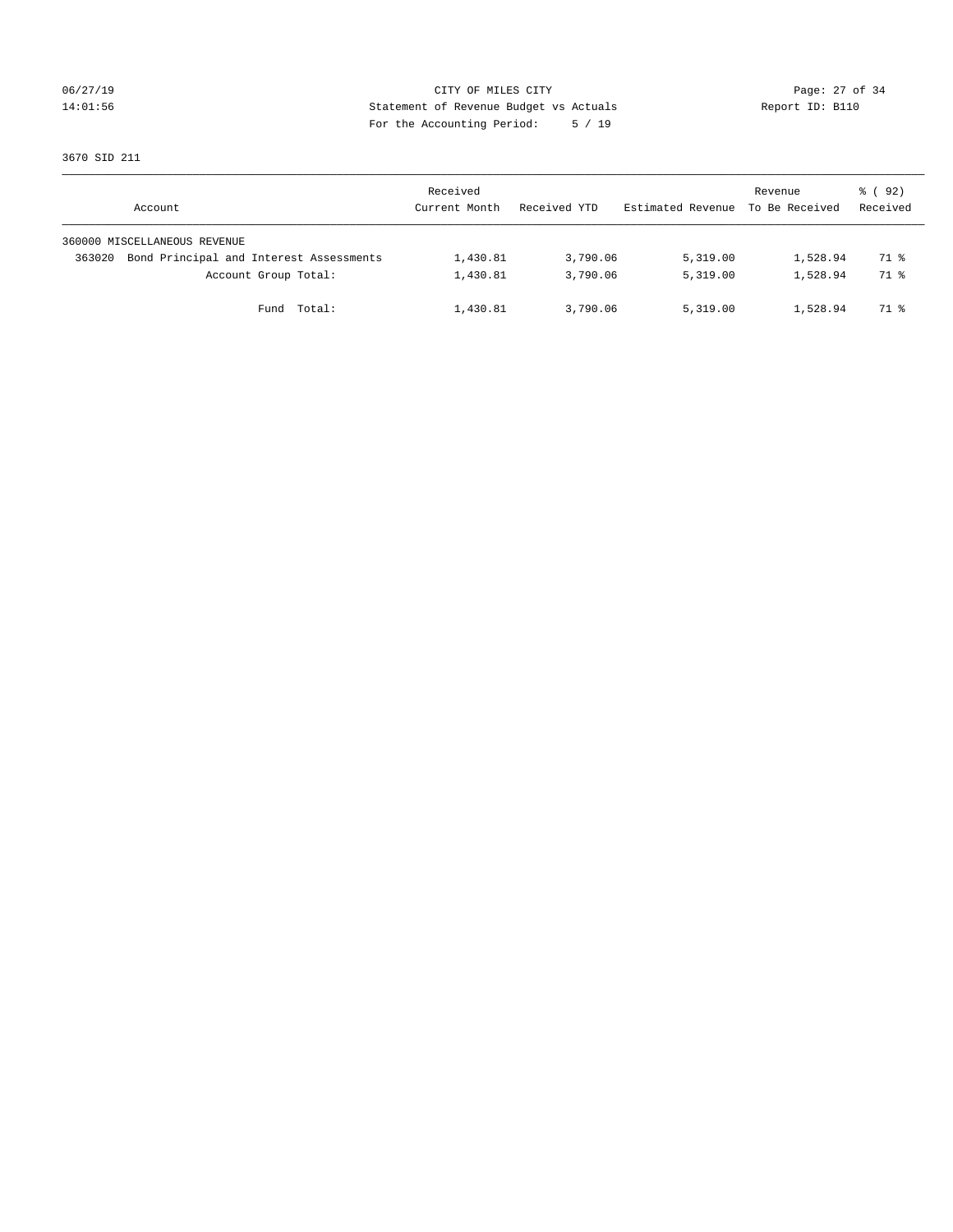## 06/27/19 Page: 28 of 34 14:01:56 Statement of Revenue Budget vs Actuals Report ID: B110 For the Accounting Period: 5 / 19

4000 General Fund Capitol Improvement Fund

|                                        | Received      |              |                   | Revenue        | % (92)         |
|----------------------------------------|---------------|--------------|-------------------|----------------|----------------|
| Account                                | Current Month | Received YTD | Estimated Revenue | To Be Received | Received       |
| INVESTMENT EARNINGS<br>370000          |               |              |                   |                |                |
| 371010<br>Investment Earnings          | 0.00          | 1,456.65     | 800.00            | $-656.65$      | 182 %          |
| Account Group Total:                   | 0.00          | 1,456.65     | 800.00            | $-656.65$      | 182 %          |
| 380000 OTHER FINANCING SOURCES         |               |              |                   |                |                |
| 383000<br>Interfund Operating Transfer | 0.00          | 0.00         | 54,951.62         | 54,951.62      | 0 %            |
| Account Group Total:                   | 0.00          | 0.00         | 54,951.62         | 54,951.62      | 0 <sup>8</sup> |
| Total:<br>Fund                         | 0.00          | 1,456.65     | 55,751.62         | 54,294.97      | 3%             |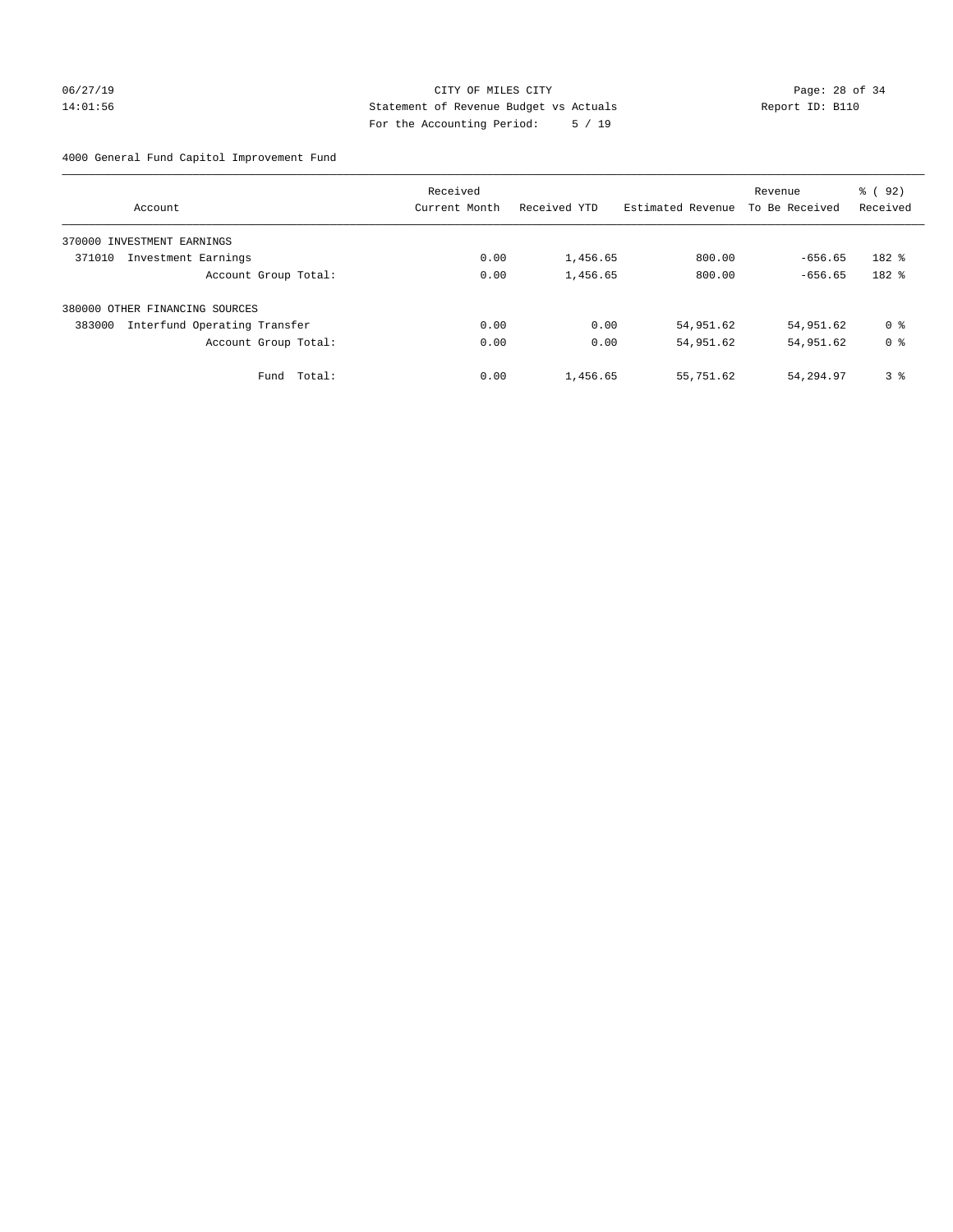## 06/27/19 Page: 29 of 34 14:01:56 Statement of Revenue Budget vs Actuals Report ID: B110 For the Accounting Period: 5 / 19

4060 CAPITAL IMPROV-PUBLIC WORKS

|        |                                     | Received      |              |                   | Revenue        | 8 (92)          |
|--------|-------------------------------------|---------------|--------------|-------------------|----------------|-----------------|
|        | Account                             | Current Month | Received YTD | Estimated Revenue | To Be Received | Received        |
|        | 320000 LICENSES AND PERMITS         |               |              |                   |                |                 |
| 323040 | Other Miscellaneous Permits         | 150.00        | 4,350.00     | 3,000.00          | $-1,350.00$    | 145 %           |
|        | Account Group Total:                | 150.00        | 4,350.00     | 3,000.00          | $-1,350.00$    | $145$ $%$       |
|        | 340000 Charges for Services         |               |              |                   |                |                 |
| 343012 | Street & Roadway Labor/Equip Rental | 1,000.00      | 1,000.00     | 0.00              | $-1,000.00$    | $***$ $\approx$ |
| 343014 | Street Cleaning                     | 0.00          | 0.00         | 8,490.00          | 8,490.00       | 0 <sup>8</sup>  |
| 343016 | Prkg Vio/Off Str-Impnd Fees         | 0.00          | 0.00         | 500.00            | 500.00         | 0 <sup>8</sup>  |
| 343018 | Sale of Street & Roadway Materials  | 0.00          | 335.00       | 1,000.00          | 665.00         | 34.8            |
|        | Account Group Total:                | 1,000.00      | 1,335.00     | 9,990.00          | 8,655.00       | 13 <sup>°</sup> |
|        | 370000 INVESTMENT EARNINGS          |               |              |                   |                |                 |
| 371010 | Investment Earnings                 | 0.00          | 10,352.91    | 2,500.00          | $-7,852.91$    | 414 %           |
|        | Account Group Total:                | 0.00          | 10,352.91    | 2,500.00          | $-7,852.91$    | $414*$          |
|        | 380000 OTHER FINANCING SOURCES      |               |              |                   |                |                 |
| 383000 | Interfund Operating Transfer        | 0.00          | 275,000.00   | 275,000.00        | 0.00           | $100*$          |
|        | Account Group Total:                | 0.00          | 275,000.00   | 275,000.00        | 0.00           | $100*$          |
|        | Fund Total:                         | 1,150.00      | 291,037.91   | 290,490.00        | $-547.91$      | $100*$          |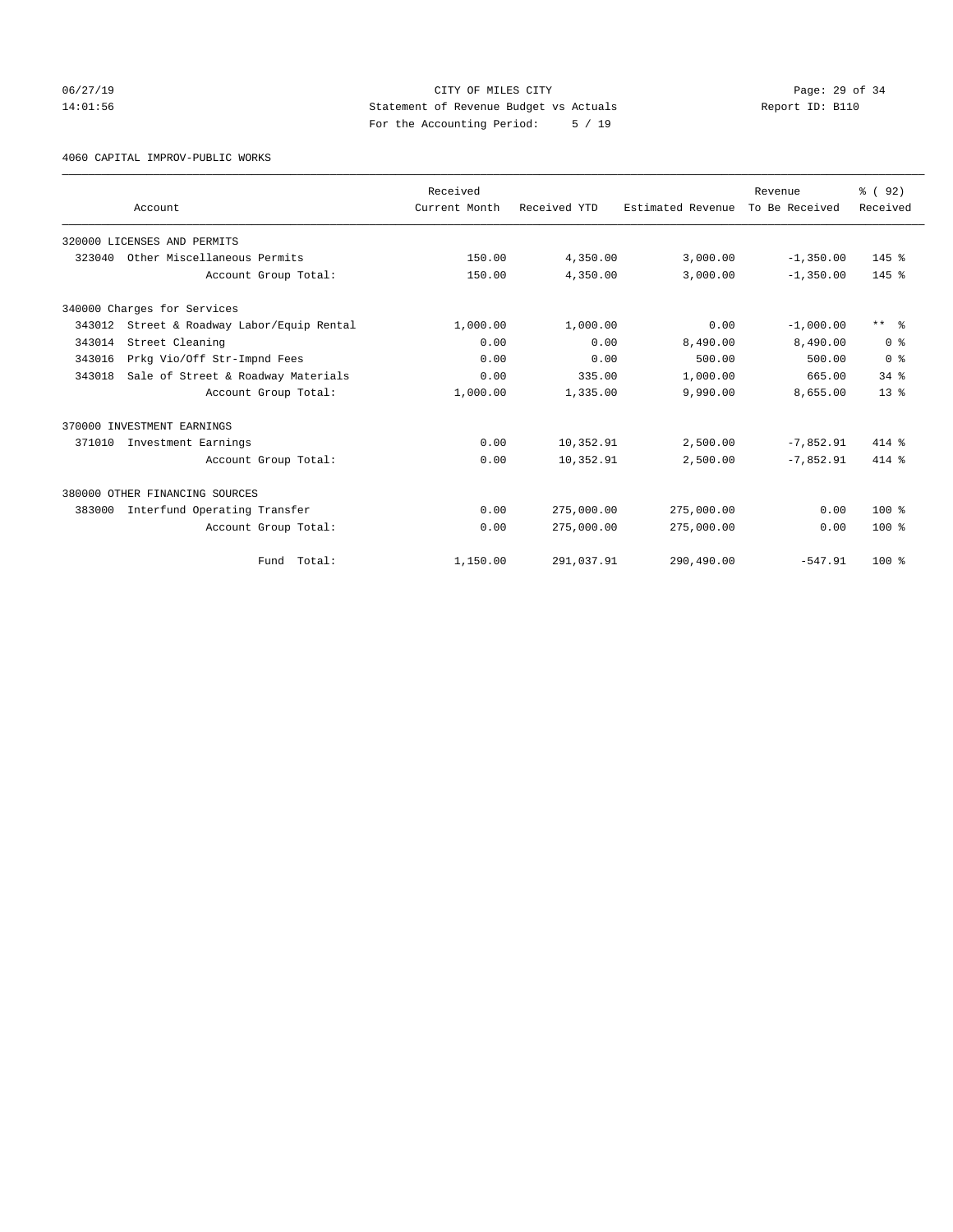# 06/27/19 Page: 30 of 34 14:01:56 Statement of Revenue Budget vs Actuals Report ID: B110 For the Accounting Period: 5 / 19

## 5210 WATER UTILITY

|        | Account                              | Received<br>Current Month | Received YTD | Estimated Revenue | Revenue<br>To Be Received | % (92)<br>Received  |
|--------|--------------------------------------|---------------------------|--------------|-------------------|---------------------------|---------------------|
|        | 340000 Charges for Services          |                           |              |                   |                           |                     |
| 343021 | Metered Water Sales                  | 159,823.54                | 1,811,859.53 | 1,950,000.00      | 138,140.47                | $93$ $%$            |
| 343022 | Unmetered Water Sales/Chrgoffs       | 0.00                      | 451.61       | 1,000.00          | 548.39                    | 45 %                |
| 343023 | Bulk Water Sales                     | 29.17                     | 8,471.13     | 5,000.00          | $-3,471.13$               | 169 %               |
| 343025 | Hookup Fee                           | 705.00                    | 3,525.00     | 1,000.00          | $-2,525.00$               | $353$ $%$           |
| 343026 | Water Install/Tap Chrgs/Labor        | 0.00                      | 5,142.61     | 7,000.00          | 1,857.39                  | 73 %                |
| 343027 | Chg for Wtr Dept. Serv               | 1,500.10                  | 21,010.21    | 0.00              | $-21,010.21$              | $***$ $\frac{6}{5}$ |
| 343029 | Curb Stop Replacement Fee            | 3,580.00                  | 39,459.82    | 43,000.00         | 3,540.18                  | $92$ $%$            |
| 343039 | Custer Co w/s District (Water Study) | 0.00                      | $-7,500.00$  | 0.00              | 7,500.00                  | $***$ $\frac{6}{5}$ |
|        | Account Group Total:                 | 165,637.81                | 1,882,419.91 | 2,007,000.00      | 124,580.09                | $94$ $%$            |
|        | 370000 INVESTMENT EARNINGS           |                           |              |                   |                           |                     |
| 371010 | Investment Earnings                  | 0.00                      | 110,666.95   | 30,000.00         | $-80,666.95$              | $369$ $%$           |
|        | Account Group Total:                 | 0.00                      | 110,666.95   | 30,000.00         | $-80,666.95$              | $369$ $%$           |
|        | Fund Total:                          | 165,637.81                | 1,993,086.86 | 2,037,000.00      | 43, 913. 14               | 98 <sup>8</sup>     |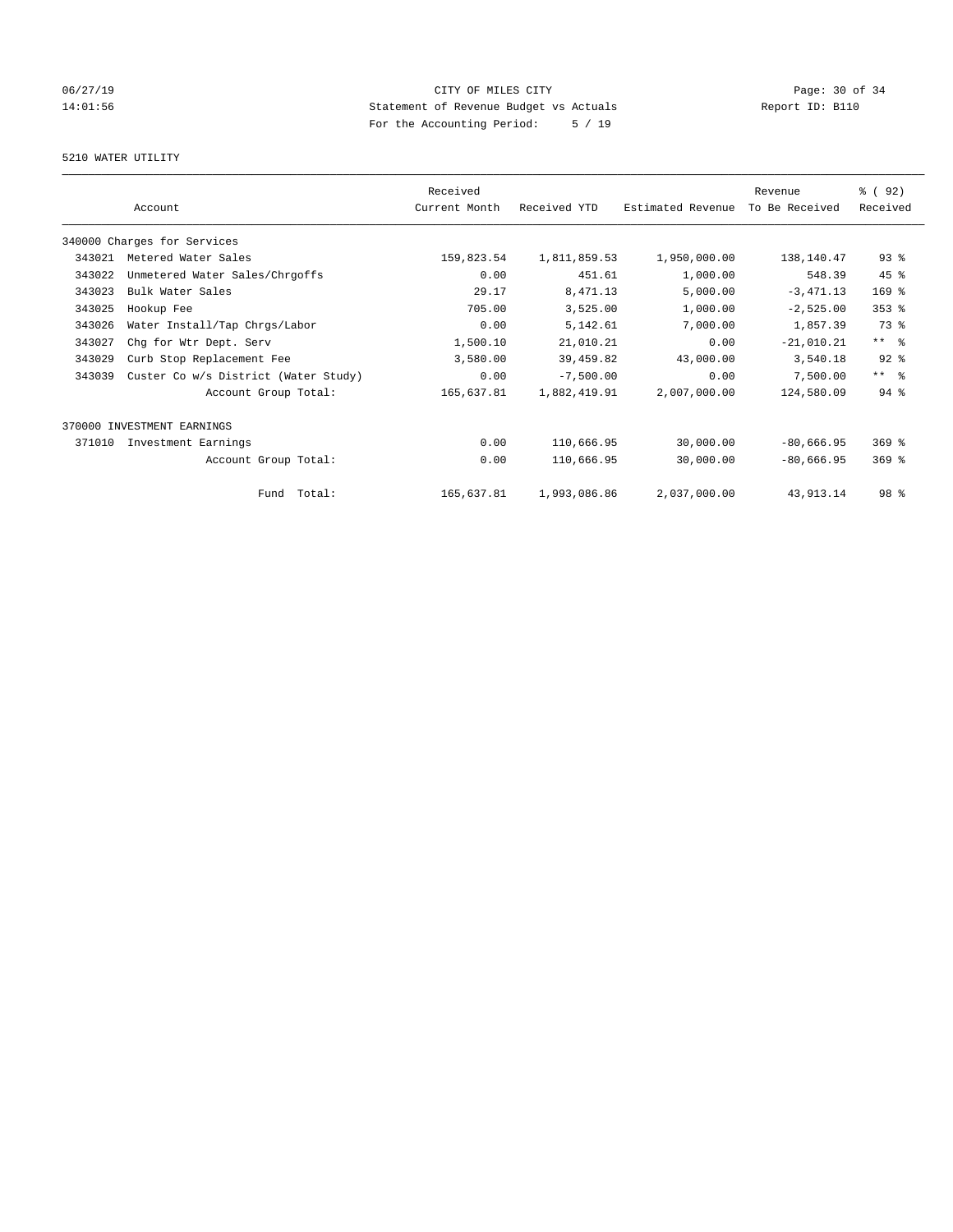# 06/27/19 Page: 31 of 34 14:01:56 Statement of Revenue Budget vs Actuals Report ID: B110 For the Accounting Period: 5 / 19

## 5310 SEWER UTILITY

|        | Account                              | Received<br>Current Month | Received YTD | Estimated Revenue | Revenue<br>To Be Received | % (92)<br>Received |
|--------|--------------------------------------|---------------------------|--------------|-------------------|---------------------------|--------------------|
|        | 340000 Charges for Services          |                           |              |                   |                           |                    |
| 341075 | Serv/Cnty-Interlocal Agmt            | 0.00                      | 1,522.50     | 0.00              | $-1,522.50$               | ** %               |
| 343031 | Sewer Service Charges                | 158,804.94                | 1,833,652.53 | 2,000,000.00      | 166, 347.47               | $92$ $%$           |
| 343032 | Sewer Installation Charges/Chrgoffs  | 0.00                      | 1,646.40     | 500.00            | $-1, 146.40$              | $329$ $%$          |
| 343033 | Hookup Fee                           | 480.00                    | 720.00       | 2,000.00          | 1,280.00                  | 36 <sup>8</sup>    |
| 343034 | Treatment Facilities Fees            | 0.00                      | 2,830.00     | 1,500.00          | $-1,330.00$               | 189 %              |
| 343036 | Miscellaneous Sewer Revenue (Labor)  | 135.00                    | 5,210.80     | 2,500.00          | $-2,710.80$               | $208*$             |
| 343037 | Baker Road Etc.                      | 1,134.17                  | 13,744.75    | 12,000.00         | $-1,744.75$               | $115*$             |
| 343039 | Custer Co w/s District (Water Study) | 0.00                      | $-7,500.00$  | 0.00              | 7,500.00                  | $***$ $ -$         |
|        | Account Group Total:                 | 160,554.11                | 1,851,826.98 | 2,018,500.00      | 166,673.02                | $92$ $%$           |
|        | 360000 MISCELLANEOUS REVENUE         |                           |              |                   |                           |                    |
| 361010 | Land Rental                          | 0.00                      | 75.90        | 4,000.00          | 3,924.10                  | 2 <sup>8</sup>     |
| 367000 | Sale of Junk or Salvage              | 0.00                      | 750.00       | 0.00              | $-750.00$                 | $***$ $%$          |
|        | Account Group Total:                 | 0.00                      | 825.90       | 4,000.00          | 3,174.10                  | $21$ $%$           |
|        | 370000 INVESTMENT EARNINGS           |                           |              |                   |                           |                    |
| 371010 | Investment Earnings                  | 0.00                      | 51,683.86    | 10,000.00         | $-41,683.86$              | 517.8              |
|        | Account Group Total:                 | 0.00                      | 51,683.86    | 10,000.00         | $-41,683,86$              | 517.8              |
|        | 380000 OTHER FINANCING SOURCES       |                           |              |                   |                           |                    |
| 381070 | Proceeds/Loans/Intercap 016-2015     | 204,683.00                | 204,683.00   | 656,755.00        | 452,072.00                | 31.8               |
|        | Account Group Total:                 | 204,683.00                | 204,683.00   | 656,755.00        | 452,072.00                | $31*$              |
|        | Fund Total:                          | 365, 237.11               | 2,109,019.74 | 2,689,255.00      | 580, 235.26               | 78 %               |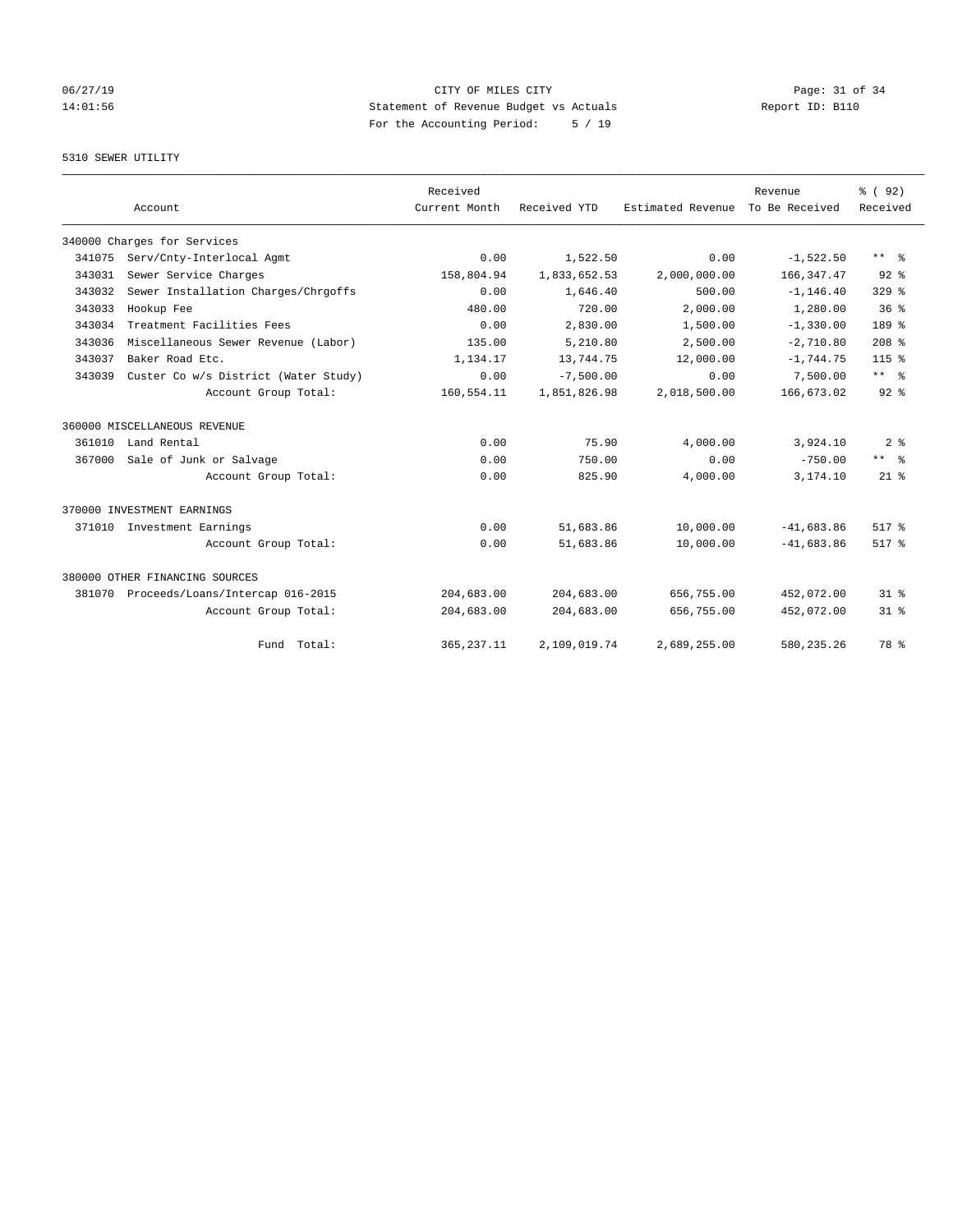## 06/27/19 Page: 32 of 34 14:01:56 Statement of Revenue Budget vs Actuals Report ID: B110 For the Accounting Period: 5 / 19

5510 AMBULANCE FUND

|              | Account                                | Received<br>Current Month | Received YTD   | Estimated Revenue | Revenue<br>To Be Received | % (92)<br>Received      |
|--------------|----------------------------------------|---------------------------|----------------|-------------------|---------------------------|-------------------------|
| 310000 TAXES |                                        |                           |                |                   |                           |                         |
| 311010       | Real Property Taxes                    | 3,272.85                  | 8,684.42       | 9,140.00          | 455.58                    | 95%                     |
| 311020       | Personal Property Taxes                | 23.33                     | 50.21          | 223.00            | 172.79                    | 23 <sup>8</sup>         |
| 312000       | Penalty & Interest on Delinquent Taxes | 0.00                      | 13.42          | 30.00             | 16.58                     | 45%                     |
|              | Account Group Total:                   | 3,296.18                  | 8,748.05       | 9,393.00          | 644.95                    | 93%                     |
|              | 330000 INTERGOVERNMENTAL REVENUES      |                           |                |                   |                           |                         |
| 331040       | Medicaid Supplemental Program-State    | 0.00                      | 12,678.49      | 15,000.00         | 2,321.51                  | 85%                     |
| 331113       | FEMA -Projects                         | 0.00                      | 282,000.00     | 294,000.00        | 12,000.00                 | 96 <sup>8</sup>         |
| 334000       | State Grants                           | 0.00                      | 0.00           | 50,000.00         | 50,000.00                 | 0 <sup>8</sup>          |
|              | Account Group Total:                   | 0.00                      | 294,678.49     | 359,000.00        | 64, 321.51                | $82*$                   |
|              | 340000 Charges for Services            |                           |                |                   |                           |                         |
| 341075       | Serv/Cnty-Interlocal Agmt              | 0.00                      | 39,129.68      | 45,000.00         | 5,870.32                  | 87 <sup>8</sup>         |
| 342026       | Ambulance Charges                      | 135, 575.48               | 918,804.76     | 900,000.00        | $-18,804.76$              | 102 %                   |
| 342027       | Ambulance Standby                      | 1,820.00                  | 5,395.00       | 8,000.00          | 2,605.00                  | 67 <sup>8</sup>         |
|              | Account Group Total:                   | 137, 395.48               | 963, 329.44    | 953,000.00        | $-10, 329.44$             | $101$ %                 |
|              | 360000 MISCELLANEOUS REVENUE           |                           |                |                   |                           |                         |
| 362020       | MISC REVENUE                           | 0.00                      | 15.21          | 0.00              | $-15.21$                  | $***$ $=$ $\frac{6}{5}$ |
| 366010       | Misc- From Charge off Accts            | 568.73                    | 4,880.23       | 7,000.00          | 2,119.77                  | 70 %                    |
| 367000       | Sale of Junk or Salvage                | 0.00                      | 0.00           | 2,000.00          | 2,000.00                  | 0 <sup>8</sup>          |
|              | Account Group Total:                   | 568.73                    | 4,895.44       | 9,000.00          | 4,104.56                  | $54$ $%$                |
|              | Fund Total:                            | 141,260.39                | 1, 271, 651.42 | 1,330,393.00      | 58,741.58                 | 96 <sup>8</sup>         |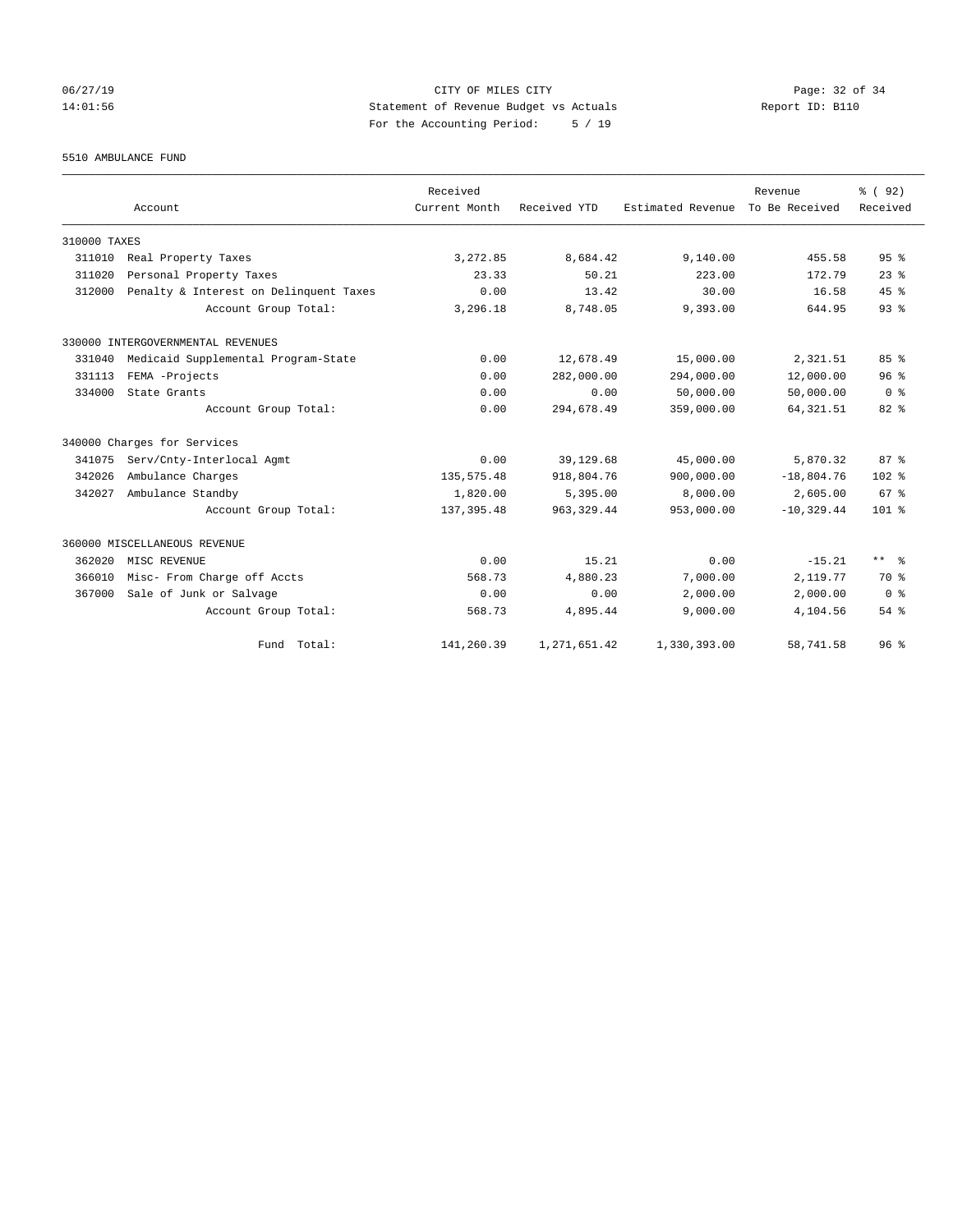## 06/27/19 Page: 33 of 34 14:01:56 Statement of Revenue Budget vs Actuals Report ID: B110 For the Accounting Period: 5 / 19

5610 AIRPORT OPERATING

|              |                                         | Received      |              |                                  | Revenue      | % (92)           |
|--------------|-----------------------------------------|---------------|--------------|----------------------------------|--------------|------------------|
|              | Account                                 | Current Month | Received YTD | Estimated Revenue To Be Received |              | Received         |
| 310000 TAXES |                                         |               |              |                                  |              |                  |
| 311010       | Real Property Taxes                     | 4,909.63      | 13,027.54    | 13,711.00                        | 683.46       | 95 <sup>°</sup>  |
| 311020       | Personal Property Taxes                 | 35.00         | 75.31        | 335.00                           | 259.69       | $22$ $%$         |
| 312000       | Penalty & Interest on Delinquent Taxes  | 0.00          | 20.11        | 40.00                            | 19.89        | $50*$            |
|              | Account Group Total:                    | 4,944.63      | 13, 122.96   | 14,086.00                        | 963.04       | 93%              |
|              | 330000 INTERGOVERNMENTAL REVENUES       |               |              |                                  |              |                  |
| 331127       | FAA AIP 017-2018                        | 0.00          | 116,200.01   | 129,190.00                       | 12,989.99    | $90*$            |
| 334060       | Coal Impact Grant-016-2015              | 0.00          | 0.00         | 9,035.00                         | 9,035.00     | 0 <sup>8</sup>   |
|              | Account Group Total:                    | 0.00          | 116,200.01   | 138,225.00                       | 22,024.99    | 84 %             |
|              | 340000 Charges for Services             |               |              |                                  |              |                  |
| 341075       | Serv/Cnty-Interlocal Agmt               | 0.00          | 16,799.25    | 30,000.00                        | 13,200.75    | 56%              |
| 343018       | Sale of Street & Roadway Materials      | 300.00        | 1,440.00     | 1,000.00                         | $-440.00$    | $144$ %          |
| 343061       | Landing Fees                            | 404.25        | 1,980.90     | 1,800.00                         | $-180.90$    | $110*$           |
| 343062       | Aviation Fuel                           | 47,661.82     | 330, 271.16  | 400,000.00                       | 69,728.84    | $83 *$           |
| 343064       | Hangar Rent                             | 5,665.61      | 57,672.83    | 58,000.00                        | 327.17       | 99 <sup>8</sup>  |
| 343065       | Building Rentals                        | 1,200.50      | 14,679.08    | 14,000.00                        | $-679.08$    | 105 <sub>8</sub> |
| 343067       | Other - Miscellaneous                   | 16.39         | 519.39       | 500.00                           | $-19.39$     | $104$ %          |
| 343069       | Ag Contract                             | 0.00          | 10,250.00    | 5,000.00                         | $-5, 250.00$ | $205$ $%$        |
|              | Account Group Total:                    | 55, 248.57    | 433,612.61   | 510,300.00                       | 76,687.39    | 85%              |
|              | 360000 MISCELLANEOUS REVENUE            |               |              |                                  |              |                  |
| 361010       | Land Rental                             | 1,223.80      | 18,395.56    | 25,000.00                        | 6,604.44     | 74 %             |
| 362020       | MISC REVENUE                            | 73.55         | 387.24       | 300.00                           | $-87.24$     | $129$ $%$        |
|              | Account Group Total:                    | 1,297.35      | 18,782.80    | 25,300.00                        | 6,517.20     | 74 %             |
|              | 370000 INVESTMENT EARNINGS              |               |              |                                  |              |                  |
|              | 371010 Investment Earnings              | 0.00          | 2,869.22     | 150.00                           | $-2,719.22$  | $***$ %          |
|              | Account Group Total:                    | 0.00          | 2,869.22     | 150.00                           | $-2, 719.22$ | $***$ $%$        |
|              | 380000 OTHER FINANCING SOURCES          |               |              |                                  |              |                  |
|              | 381070 Proceeds/Loans/Intercap 016-2015 | 0.00          | 0.00         | 264,000.00                       | 264,000.00   | 0 <sup>8</sup>   |
|              | Account Group Total:                    | 0.00          | 0.00         | 264,000.00                       | 264,000.00   | 0 <sup>8</sup>   |
|              | Fund Total:                             | 61,490.55     | 584, 587.60  | 952,061.00                       | 367, 473.40  | 61 %             |